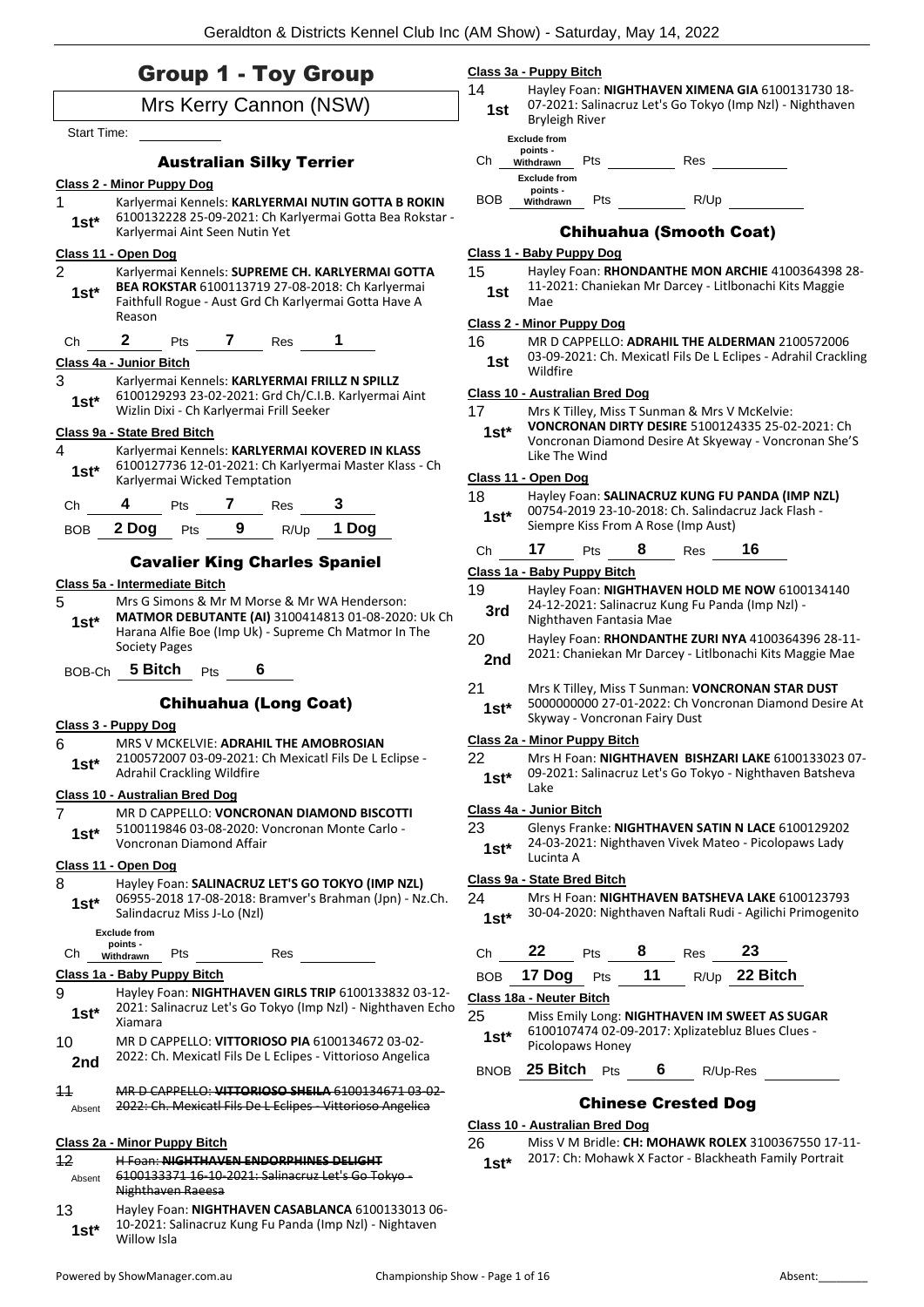| Ch            | 26<br>6<br>Pts                                                                                                                            |               |                                     |
|---------------|-------------------------------------------------------------------------------------------------------------------------------------------|---------------|-------------------------------------|
|               | Class 11a - Open Bitch                                                                                                                    |               | Class 5 - Intermed                  |
| 27<br>$1st*$  | Miss V M Bridle: CH: MOHAWK WINX 3100364099 07-09-<br>2017: Grand Ch Mohawk Sorry About The Dust - Grand Ch<br>Mohawk Midnight Serenade   | 37<br>1st*    | Kym Pre<br>ML2101<br>County         |
| Ch            | 27<br>6<br>Pts                                                                                                                            | Сh            | 37                                  |
|               | $\overline{\mathbf{r}}$<br>26 Dog<br>R/Up 27 Bitch                                                                                        |               | Class 1a - Baby P                   |
| BOB           | Pts<br><b>Griffon Bruxellois</b>                                                                                                          | 38<br>$1st^*$ | Mrs D c<br>$22 - 11 - 2$            |
|               | <b>Class 10 - Australian Bred Dog</b>                                                                                                     |               | About N                             |
| 28            | Ms Angela Murphy: CH TENAYSHUS TOTALLY CLARENCE                                                                                           |               | Class 2a - Minor F                  |
| $1st*$        | 3100374130 08-03-2018: Ch Witchgriff Bear Grylls -<br>Chamlyn Walking On Sunshine                                                         | 39<br>$1st*$  | Kym Pre<br>2021: P<br>Monkey        |
| Ch            | 28<br>6<br>Pts                                                                                                                            | Сh            | 39                                  |
|               | Class 1a - Baby Puppy Bitch                                                                                                               | <b>BOB</b>    | 37 Dog                              |
| 29<br>$1st*$  | Ms Angela Murphy: ALYNGA MADAM UPANOVA<br>6100134923 13-02-2022: Ch Donzeata Royal Star Imp Uk -<br>Alynga Ivy                            |               |                                     |
|               | Class 5a - Intermediate Bitch                                                                                                             |               | Class 5 - Intermed                  |
| 30<br>$1st*$  | Mrs K & Mr M Huisman: ALYNGA EDNA 6100118468 28-07-<br>2019: Ch Donzeata Royal Star Imp Uk - Alynga Ivy                                   | 40<br>$1st^*$ | <b>Bernice</b><br>18-07-2<br>Nicole |
| Ch            | 30<br>6<br>Pts                                                                                                                            | Ch            | 40                                  |
| BOB           | 30 Bitch<br>$\mathbf{7}$<br>28 Dog<br>Pts<br>R/Up                                                                                         |               | Class 3a - Puppy                    |
|               |                                                                                                                                           | 41            | <b>Bernice</b>                      |
|               | <b>Havanese</b><br>Class 3 - Puppy Dog                                                                                                    | $1st^*$       | 510001<br>Petit Ni                  |
| 31            | SM Shellback: ANANDA SASHAY AWAY 3001214470 15-10-                                                                                        | Сh            | 41                                  |
| $1st^*$       | 2021: Ch Ananda Stopdragn Myheartaround - Ch Ananda<br>Karen From Finance                                                                 | <b>BOB</b>    | 40 Dog                              |
|               | Class 4 - Junior Dog                                                                                                                      |               |                                     |
| 32            | Yuri Steinberg-Tong'e: THAATZ A SYMPHONY IN MOTION<br>4100348999 22-01-2021: Am.Ch.Am.Gr Ch. Gd Ch. That'S                                |               | Class 11 - Open D                   |
| Absent        | Sun Ray At Pilosus (Imp Usa) - Am.Ch.Am.Gr Ch Evertop                                                                                     | 42            | AVENTI<br>610011                    |
|               | That'S Purely Intentional (Imp Usa)                                                                                                       | $1st^*$       | Aventui                             |
|               | Class 10 - Australian Bred Dog                                                                                                            | Ch            | 42                                  |
| 33<br>$1st^*$ | RS & SM Shellback: AUST CH ANANDA A STAR IS BORN<br>3100389666 18-03-2019: Grd Ch Ananda Night Ov The<br>Realm - Ch Ananda Seventh Heaven | 43            | Class 1a - Baby P<br>AVENTL         |
|               |                                                                                                                                           | 2nd           | 610013                              |
| Ch            | 31<br>7<br>33<br>Pts<br>Res                                                                                                               |               | Aventui                             |
|               | Class 2a - Minor Puppy Bitch<br>Mrs S Shellback: ELLINGLY UPSHOT PANDA 7100050184                                                         | 44            | AVENT<br>610013                     |
| 34<br>$1st^*$ | 24-10-2021: Carnwath Revolver - Ellingly Nordic Arya                                                                                      | $1st^*$       | Aventui                             |
|               | 34<br>6                                                                                                                                   | 45            | Class 4a - Junior<br>Oltenia        |
| Ch            | Pts<br>8<br>BOB 31 Dog<br>R/Up 33 Dog<br>Pts                                                                                              | $1st^*$       | 210056<br>Dragots                   |
|               | Lowchen                                                                                                                                   | Ch            | 45                                  |
|               | Class 4 - Junior Dog                                                                                                                      | BOB           | 42 Dog                              |
| 35<br>$1st^*$ | SJ WARRY: CELAVIE BARE BUTT N ALL 9100012489 05-01-<br>2021: Ch Sabu Hear Me Roar - Sabu Keep Your Eyes On Me                             |               |                                     |
|               |                                                                                                                                           |               | Class 11 - Open D                   |
| Ch            | 35<br>6<br>Pts<br>Class 5a - Intermediate Bitch                                                                                           | 46<br>$1st*$  | Miss A I<br>210048                  |
| 36            | SJ Warry: SABU I'VE GOT MY PYJAMAS ON 6100125254                                                                                          |               | Bootylio                            |
| $1st^*$       | 22-09-2020: Ch Sabu Banana In Striped Pyjamas - Ch Sabu<br>I'M Lookn At U Lookn At Me                                                     | Ch            | 46<br>Class 11a - Open              |
| Ch            | 36<br>6<br>Pts                                                                                                                            | 47            | A Gods                              |
| BOB           | 36 Bitch<br>7<br>35 Dog<br>R/Up<br>Pts                                                                                                    | $1st*$        | 05-09-2<br>Bootylio                 |
|               |                                                                                                                                           |               |                                     |

#### Maltese

- **Class 5 - Intermediate Dog** endergast: PENTACLES ACE OF SNOW COUNTY  $17436$ 6ROK 30-10-2019: Me Before You Of Snow - Dorothy Of Snow County
- Ch **37** Pts **6**

## **Class 1a - Baby Puppy Bitch**

le Meillon: **BELLATESE STELLA BELLA** 6100133520 2021: Ch. Pender Keep The Flag Flying - Bellatese All About Me **1st\***

#### **Puppy Bitch**

- 39 Kym Prendergast: **PENDER I DELIVER** 6100132839 27-10- Pentacles Ace Of Snow County Imp Korea - Lustafair Monkey Business **1st\***
- Ch **39** Pts **6**
- BOB **37 Dog** Pts **7** R/Up **39 Bitch**

#### Papillon

## **Class 5 - Intermediate Dog**

- 40 Bernice Connell: **PAPANDI UNDERCOVER SPY** 5100119528 2020: Ch Evablue Doogan The Spy - Papandi Petit
- Ch **40** Pts **6**

**Class 3a - Puppy Bitch**

- Connell: **PAPANDI TOUCH OF ELEGANCE** 5100014866 15-08-2021: Papandi Ima Kool Dude - Papandi icole
- Ch **41** Pts **6**
- BOB **40 Dog** Pts **7** R/Up **41 Bitch**

### Pomeranian

#### **Class 11 - Open Dog**

- URA KENNELS: **AVENTURA BACK TO THE FUTURE** 17353 24-04-2019: Ch Aventura Tabula Rasa -
- ra Back To Bedrock

## Ch **42** Pts **6**

## **Class 1a - Baby Puppy Bitch**

- 43 AVENTURA KENNELS: **AVENTURA ICE CREAM SUNDAE** 84516 14-01-2022: Ch Aristic Fox On The Run ra Titian Flame
- 44 AVENTURA KENNELS: **AVENTURA ICE PRINCESS**
- 84517 14-01-2022: Ch Aristic Fox On The Run **ra Titian Flame**

#### **Class 4a - Junior Bitch**

Kennels: DRAGOTSENYE RAINDROPS ON ROSES 2100564401 07-04-2021: Pompack Victorious Lad senye Night Of Mischief

Ch **45** Pts **6**

## BOB **42 Dog** Pts **7** R/Up **45 Bitch**

#### Pug

### **Class 11 - Open Dog**

- 46 Miss A E Godsell: **SUP CH CAVHILL KING OF HEARTS** 33690 05-09-2017: Ch Kabova Mad Max - Ch Kabova Bootylicious **1st\***
- Ch **46** Pts **6**

**Bitch** 

ell & G Smith: CH CAVHILL QUEEN BEA 2100483692 2017: Sup Ch Kabova Mad Max - Ch Kabova Bootylicious **1st\***

$$
Ch \t 47 \t Pts \t 6
$$

BOB **47 Bitch** Pts **7** R/Up **46 Dog**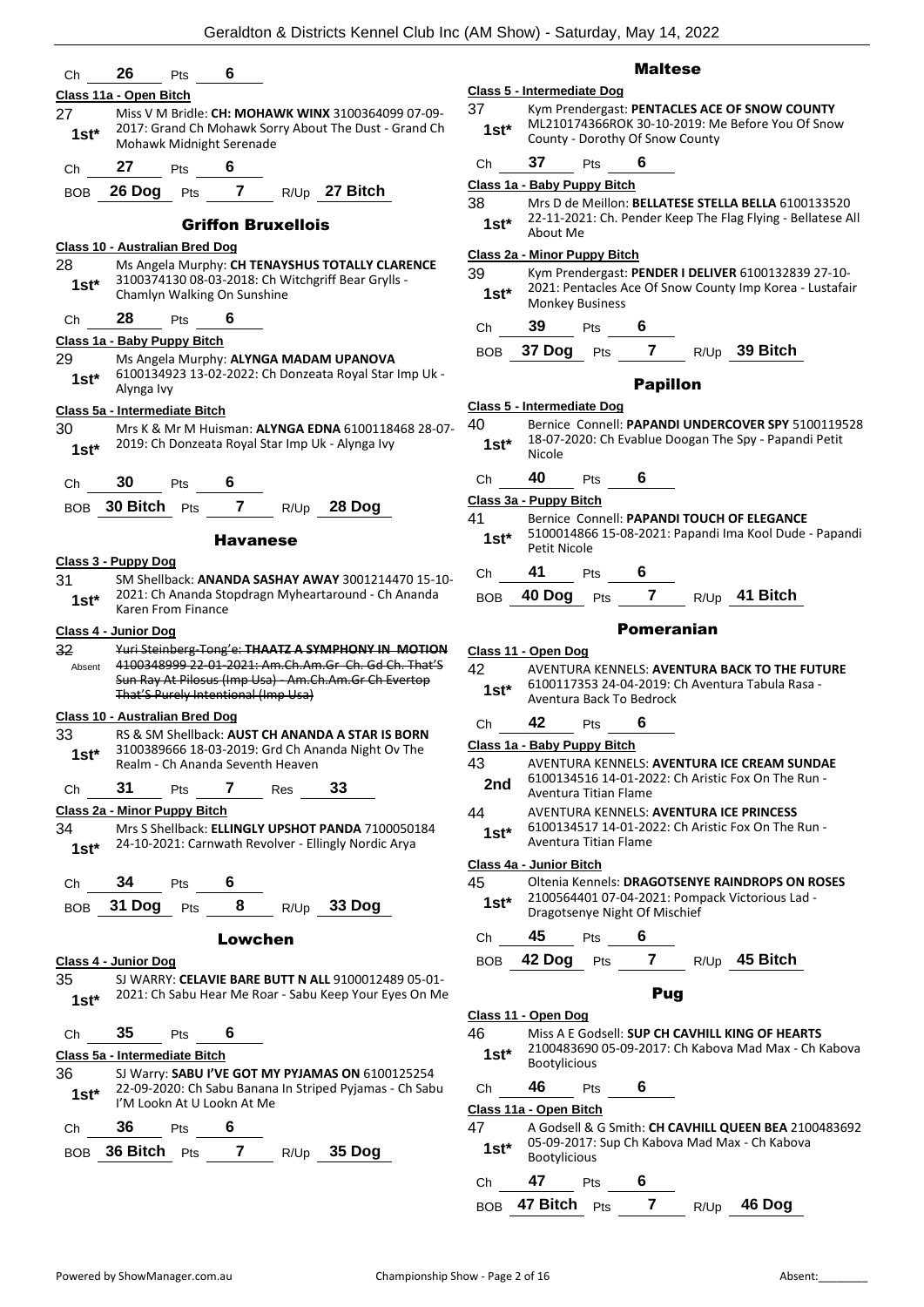| Class 18 - Neuter Dog<br>48 | J-Flahive & R Green: CH NULKABA LORD GEORGE MURRAY                                           |                    | <b>Group 2 - Terrier Group</b>                                                                                                                  |  |  |
|-----------------------------|----------------------------------------------------------------------------------------------|--------------------|-------------------------------------------------------------------------------------------------------------------------------------------------|--|--|
| Absent                      | 2100364266 12-06-2012: Ch Nulkaba Huckleberry Henry-<br>Nulkaba Sally Rosebud                | Mrs Ida Homer (WA) |                                                                                                                                                 |  |  |
| <b>BNOB</b>                 | Pts R/Up-Res                                                                                 | <b>Start Time:</b> |                                                                                                                                                 |  |  |
|                             | <b>Yorkshire Terrier</b>                                                                     |                    | <b>American Staffordshire Terrier</b>                                                                                                           |  |  |
|                             |                                                                                              |                    | Class 9 - State Bred Dog                                                                                                                        |  |  |
| 49                          | Class 10 - Australian Bred Dog<br>Jodie Delaney: CH.BOZLIWIA LIGHTSOME FIRE AT               | 51                 | Mr SV & Mrs M Green: IROQ SOMETHING TO TALK ABOUT                                                                                               |  |  |
| $1st*$                      | YETHOLME 3100362661 25-07-2017: Ch.Affinage My Sweet<br>Hope - Ch. Bozliwia Little Princess  |                    | Absent 6100125715 29 10 2020: Ch Iroq Code Of Honour Ch Iroq<br>Cause For Concern                                                               |  |  |
|                             | BOB-Ch 49 Dog Pts 6 R/Up-Res                                                                 | 52                 | <b>Class 10 - Australian Bred Dog</b><br>Mr SV & Mrs M Green: CH IROQ CODE OF HONOUR                                                            |  |  |
|                             | Class 18 - Neuter Dog                                                                        |                    | Absent 6100112974 07-09-2018: Ch Iroq Trump That (Ai) - Gr Ch                                                                                   |  |  |
| 50                          | Jodie Delaney: NEUT.CH. YETHOLME LUNAS SNOWPEA                                               |                    | Iroq In Harmony                                                                                                                                 |  |  |
| $1st*$                      | 2100517250 27-03-2019: Ch Eye Candy Du Domaine Du                                            |                    | Ch Pts Pts Res                                                                                                                                  |  |  |
|                             | President - Bozliwia Dreamy Memory                                                           |                    | Class 5a - Intermediate Bitch                                                                                                                   |  |  |
|                             | BNOB 50 Dog Pts 6 R/Up-Res                                                                   | 53                 | Mr SV & Mrs M Green: IROQ MAGIC HAPPENS 6100125332<br>Absent 10-10-2020: Iroq Magnum Force (Ai) - Ch Elisabeth Of<br>Skywalkeramstaff (Imp Srb) |  |  |
|                             | <b>Group 1 - Specials</b>                                                                    |                    | Class 11a - Open Bitch                                                                                                                          |  |  |
|                             |                                                                                              | 54                 | Mr SV & Mrs M Green: CH IROQ MISS INDEPENDENCE                                                                                                  |  |  |
| <b>Best</b><br>Pts: 25      | <b>Australian Silky Terrier</b><br>2<br>Karlyermai Kennels: Supreme Ch. Karlyermai Gotta Bea |                    | Absent 6100105958 04 07 2017: Ch Iroq Gladiator Of Longstep<br>(Imp Srb) - Pandora Of Skywalkeramstaff (Imp Srb)                                |  |  |
|                             | Rokstar                                                                                      |                    |                                                                                                                                                 |  |  |
| R/Up                        | 40<br><b>Papillon</b>                                                                        |                    |                                                                                                                                                 |  |  |
| Pts: 15                     | Bernice Connell: Papandi Undercover Spy                                                      |                    |                                                                                                                                                 |  |  |
| <b>Baby</b>                 | 29<br><b>Griffon Bruxellois</b>                                                              |                    | <b>Bedlington Terrier</b>                                                                                                                       |  |  |
|                             | Ms Angela Murphy: Alynga Madam Upanova                                                       |                    | <b>Class 2 - Minor Puppy Dog</b>                                                                                                                |  |  |
| <b>Minor</b>                | <b>Australian Silky Terrier</b><br>1<br>Karlyermai Kennels: Karlyermai Nutin Gotta B Rokin   | 55<br>$1st*$       | Mrs Y E Hunt: PIPERDENE WE WILL ROCK YOU 7100049853<br>07-09-2021: Ch Piperdene Purple Rain - Ch Piperdene<br><b>Shadow Dancer</b>              |  |  |
| <b>Puppy</b>                | 31<br><b>Havanese</b>                                                                        | Ch                 | 55 Pts 6                                                                                                                                        |  |  |
|                             | SM Shellback: Ananda Sashay Away                                                             |                    | Class 4a - Junior Bitch                                                                                                                         |  |  |
| Junior                      | 45<br>Pomeranian                                                                             | 56                 | Mrs YE Hunt: NATJOYNE ESTHER ETHEL RAIN 6100130070                                                                                              |  |  |
|                             | Oltenia Kennels: Dragotsenye Raindrops On Roses                                              | $1st*$             | 10-04-2021: Piperdene Bohemian Rapsody - Piperdene<br>Candi Floss                                                                               |  |  |
| Inter                       | <b>Papillon</b><br>40.                                                                       |                    |                                                                                                                                                 |  |  |
|                             | Bernice Connell: Papandi Undercover Spy                                                      | 57                 | Class 11a - Open Bitch<br>Mrs Y E Hunt: CH PIPERDENE CANDI FLOSS 7100038478 21-                                                                 |  |  |
| <b>State Br</b>             | 4<br><b>Australian Silky Terrier</b><br>Karlyermai Kennels: Karlyermai Kovered In Klass      | $1st*$             | 03-2017: Velvety Flying High - Piperdene Pole Dancer                                                                                            |  |  |
| Aus Br                      | 26<br><b>Chinese Crested Dog</b>                                                             | Ch                 | 56<br>57<br>7<br>Pts<br><b>Res</b>                                                                                                              |  |  |
|                             | Miss V M Bridle: Ch: Mohawk Rolex                                                            | <b>BOB</b>         | 8<br>R/Up 57 Bitch<br>55 Dog Pts                                                                                                                |  |  |
| Open                        | <b>Australian Silky Terrier</b><br>$\mathbf{2}$                                              |                    | Class 18 - Neuter Dog                                                                                                                           |  |  |
|                             | Karlyermai Kennels: Supreme Ch. Karlyermai Gotta Bea<br>Rokstar                              | 58<br>$1st*$       | Mrs Y E Hunt: CH CHISMENE ICING ON THE CAKE<br>4100302342 03-02-2018: Ch Piperdene Bennies Boy - Ch<br>Piperdene Puttin On The Ritz             |  |  |
|                             | <b>Neuter</b>                                                                                | BNOB               | 58 Dog $Pts$ 6<br>R/Up-Res                                                                                                                      |  |  |
| <b>Best</b>                 | <b>Yorkshire Terrier</b><br>50                                                               |                    | <b>Cairn Terrier</b>                                                                                                                            |  |  |
| Pts: 7                      | Jodie Delaney: Neut.Ch. Yetholme Lunas Snowpea                                               |                    | Class 3a - Puppy Bitch                                                                                                                          |  |  |
| R/Up                        | 25<br><b>Chihuahua (Smooth Coat)</b><br>Miss Emily Long: Nighthaven Im Sweet As Sugar        | 59<br>$1st*$       | Mrs S L Baile: YARRINARRA MATILDA 4100359845 08-07-<br>2021: Sup Ch Yarrinarra Kentucky Rancher - Ch Kiatasee<br>Disco Dancer                   |  |  |
| Finish                      | Absent<br>4                                                                                  |                    | Class 5a - Intermediate Bitch                                                                                                                   |  |  |
|                             |                                                                                              | 60<br>$1st*$       | Mrs S L Baile: YARRINARRA SUMMER BREEZE 4100343137<br>16-09-2020: Sup Ch Yarrinarra Kentucky Rancher - Ch<br>Kiatasee Boomaranga Chukka         |  |  |
|                             |                                                                                              | BOB-Ch             | 60 Bitch Pts<br>7<br>R/Up-Res 59 Bitch                                                                                                          |  |  |

Fox Terrier (Smooth)

#### **Class 3 - Puppy Dog**

61 S. Friday: **MIROLINDA BIG FREEZE (AI)** 6100130711 06-06- 2021: Ch. Mirolinda Superstar - Ch. Mirolinda Midnight 1st<sup>\*</sup> <sup>2021:</sup><br>Kisses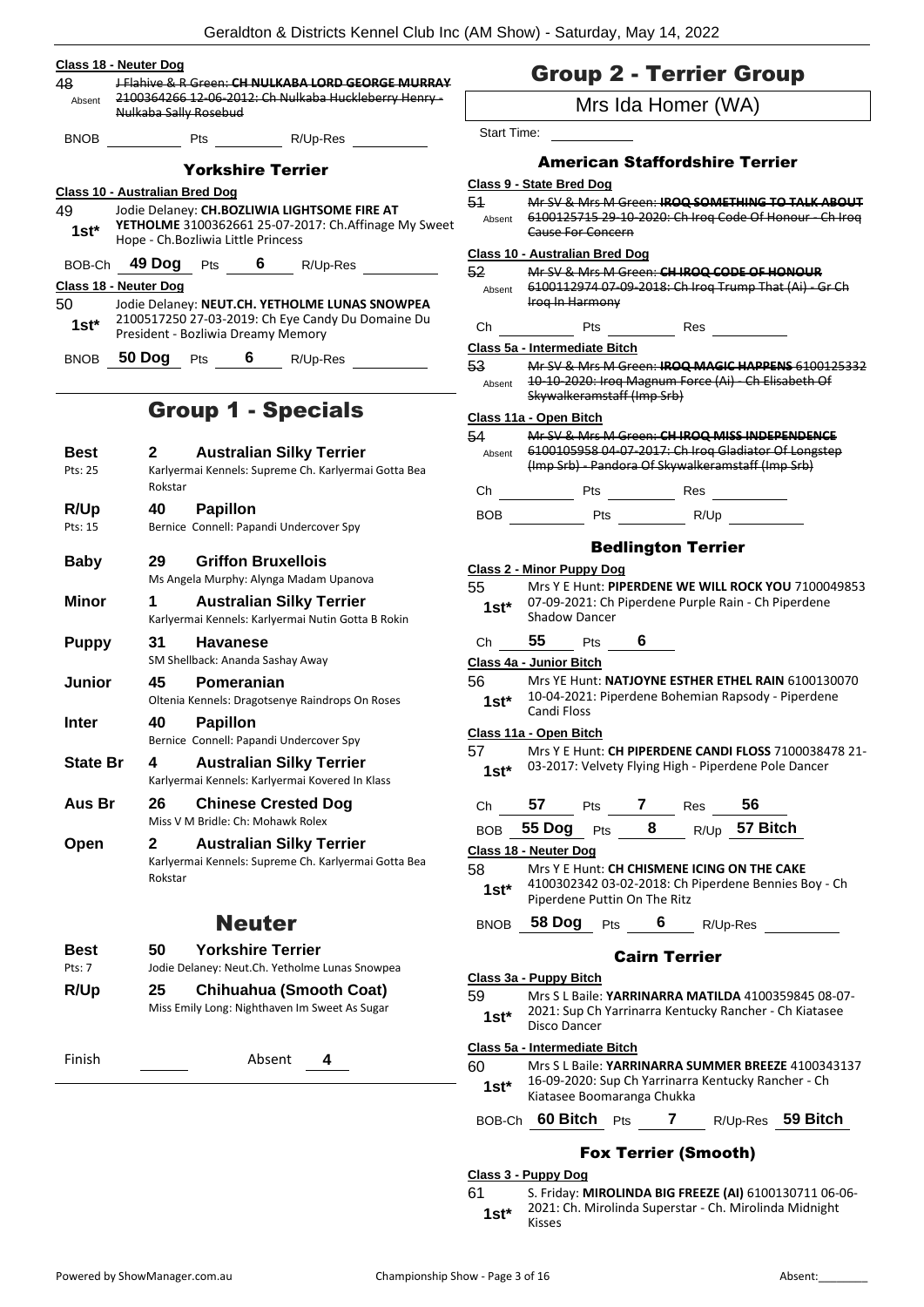## BOB-Ch **61 Dog** Pts **6**

## Staffordshire Bull Terrier

|                                   |           | əlanulusil                                                                                                                                     |    | II e Duit |                                                                                                                       |  |  |  |
|-----------------------------------|-----------|------------------------------------------------------------------------------------------------------------------------------------------------|----|-----------|-----------------------------------------------------------------------------------------------------------------------|--|--|--|
| <b>Class 2 - Minor Puppy Dog</b>  |           |                                                                                                                                                |    |           |                                                                                                                       |  |  |  |
| 62<br>Absent                      |           | Castlebar To The Beat                                                                                                                          |    |           | <b>R Bawden: CASTLEBAR THE MASTERS APPRENTICE</b><br>6100132865 05 09 2021: Chcastlebar Dark Knight Rises-            |  |  |  |
|                                   |           |                                                                                                                                                |    |           |                                                                                                                       |  |  |  |
| <u> Class 3 - Puppy Dog</u>       |           |                                                                                                                                                |    |           |                                                                                                                       |  |  |  |
| 63<br>1st*                        |           | Graeme Neill: STAFFEGAN COMMANDER IN CHIEF (AI)<br>6100131823 01-09-2021: Sup Ch Bustabones Wot Do<br>Monsters Eat Et - Staffegan Tilly Devine |    |           |                                                                                                                       |  |  |  |
| 64<br>2nd                         | Scotland  |                                                                                                                                                |    |           | Mrs E P Findlater: ARTISINAL PITCH BLACK 6100129879 24-<br>05-2021: Artisinal Will I Am - Powerpaws Flower Of         |  |  |  |
|                                   |           |                                                                                                                                                |    |           |                                                                                                                       |  |  |  |
| 65<br>3rd                         |           | Westrova Stoic Fare Thee Well                                                                                                                  |    |           | Sandy Graham: AVONCREST NONCONFORMIST<br>6100130826 14-07-2021: Ch. Artisinal Most Wanted -                           |  |  |  |
| Class 5 - Intermediate Dog        |           |                                                                                                                                                |    |           |                                                                                                                       |  |  |  |
| 66                                |           |                                                                                                                                                |    |           | Mrs C Allen: <b>BULLITPROOF THE UNDERTAKER</b> 6100125644                                                             |  |  |  |
| $1st*$                            |           |                                                                                                                                                |    |           | 23-10-2020: Akinos Creating A Storm - Tullabull Sambuca                                                               |  |  |  |
| <u>Class 9 - State Bred Doq</u>   |           |                                                                                                                                                |    |           |                                                                                                                       |  |  |  |
| 67                                |           |                                                                                                                                                |    |           | Amanda Munro: FORMULABLUZ SUEDE SHOEZ                                                                                 |  |  |  |
| 1st*                              |           | Greyheart Memphis Blu Belle Jc                                                                                                                 |    |           | 6100124530 03-08-2020: Formulabluz Brock Zerofive Jc -                                                                |  |  |  |
| 68                                |           |                                                                                                                                                |    |           | Serena Schewtschenko: TRUEBLEND HIT EM UP                                                                             |  |  |  |
| 2nd                               |           | Trueblend No Ordinary Affair                                                                                                                   |    |           | 6100106402 05-07-2017: Trueblend Tiptoen On Riffraff -                                                                |  |  |  |
| Сh                                | 66        | Pts                                                                                                                                            | 11 | Res       | 63                                                                                                                    |  |  |  |
| Class 2a - Minor Puppy Bitch      |           |                                                                                                                                                |    |           |                                                                                                                       |  |  |  |
| 69<br>2nd                         |           | - Ch Lachon Ssssssmokin                                                                                                                        |    |           | Michelle O'Brien: LACHCON WESTERN DUCHESS<br>4100365084 08-11-2021: Ch Gemra Archie Caporn Ov Kelso                   |  |  |  |
| 70                                |           |                                                                                                                                                |    |           | Mrs C Allen: <b>BULLITPROOF MISS DA MEANA</b> 6100131877                                                              |  |  |  |
| 1st*                              | Disturbed |                                                                                                                                                |    |           | 21-09-2021: Ch Castlebar Dark Knight Rises - Ch Bullitproof                                                           |  |  |  |
| 71<br>Absent                      |           |                                                                                                                                                |    |           | Mrs E.P. Findlater: ARTISINAL CHANTILY LACE 6100132788<br>14-10-2021: Artisinal Jet Gem - Westrova Stoic At Artisinal |  |  |  |
| Class 4a - Junior Bitch           |           |                                                                                                                                                |    |           |                                                                                                                       |  |  |  |
| 72                                |           |                                                                                                                                                |    |           | Mrs E P Findlater: ARTISINAL HELLS ANGEL 6100128602 03-                                                               |  |  |  |
| $1st*$                            |           |                                                                                                                                                |    |           | 03-2021: Tullabull Ace Of Spades - Artisinal Turning Tables                                                           |  |  |  |
| Class 5a - Intermediate Bitch     |           |                                                                                                                                                |    |           |                                                                                                                       |  |  |  |
| 73                                |           |                                                                                                                                                |    |           | Amanda Munro: FORMULABLUZ BRITE LITE CITY                                                                             |  |  |  |
| 1st                               |           | Greyheart Memphis Blu Belle Jc                                                                                                                 |    |           | 6100124533 03-08-2020: Formulabluz Brock Zerofive Jc -                                                                |  |  |  |
| 74<br>Absent                      |           |                                                                                                                                                |    |           | R Bawden: CASTLEBAR TO THE BEAT 6100121087 10-12-<br>2019: Ch Vanstaff Powerbuilt - Ch Castlebar Raise The Roof       |  |  |  |
|                                   |           |                                                                                                                                                |    |           |                                                                                                                       |  |  |  |
| Class 10a - Australian Bred Bitch |           |                                                                                                                                                |    |           |                                                                                                                       |  |  |  |
| 75<br>Absent                      |           |                                                                                                                                                |    |           | R Bawden: CASTLEBAR BRUSH STROKES 6100114173 28-<br>09-2018: Sup Ch Castlebar Rise N Shine - Ch Castlebar Raise       |  |  |  |
|                                   | The Roof  |                                                                                                                                                |    |           |                                                                                                                       |  |  |  |
| Class 11a - Open Bitch            |           |                                                                                                                                                |    |           |                                                                                                                       |  |  |  |
| 76<br>Absent                      |           | Castlebar Super Impose                                                                                                                         |    |           | R Bawden: CH CASTLEBAR HI HEELS FAST WHEELS<br>6100123119 04-03-2020: Ch Castlebar Dark Knight Rises -                |  |  |  |
| Ch                                | 70        | Pts                                                                                                                                            |    | Res 72    |                                                                                                                       |  |  |  |
|                                   |           |                                                                                                                                                |    |           | BOB 70 Bitch Pts 15 R/Up 72 Bitch                                                                                     |  |  |  |
| Class 18a - Neuter Bitch          |           |                                                                                                                                                |    |           |                                                                                                                       |  |  |  |
| 77                                |           |                                                                                                                                                |    |           | Jackie Cook: CH STAFFEGAN GEMS PRIDE 6100095878 21-                                                                   |  |  |  |
| 1st*                              | Black Gem |                                                                                                                                                |    |           | 11-2015: Ch Westrova Stoic Makers Mark - Britishpride                                                                 |  |  |  |

78 Serena Schewtschenko: **TRUEBLEND UNDER SUREILLANCE** 6100106399 05-07-2017: Trueblend Tiptoen On Riffraff - **2nd** 6100106399 05-07-2017: True<br>Trueblend No Ordinary Affair

BNOB **77 Bitch** Pts **7** R/Up-Res **78 Bitch**

## Group 2 - Specials

| <b>Best</b><br>Pts: 21 | <b>Staffordshire Bull Terrier</b><br>70.<br>Mrs C Allen: Bullitproof Miss Da Meana           |
|------------------------|----------------------------------------------------------------------------------------------|
| <b>R/Up</b><br>Pts: 11 | <b>Staffordshire Bull Terrier</b><br>72<br>Mrs E P Findlater: Artisinal Hells Angel          |
| Minor                  | <b>Staffordshire Bull Terrier</b><br>70<br>Mrs C Allen: Bullitproof Miss Da Meana            |
| <b>Puppy</b>           | <b>Staffordshire Bull Terrier</b><br>63<br>Graeme Neill: Staffegan Commander In Chief (AI)   |
| Junior                 | 72<br><b>Staffordshire Bull Terrier</b><br>Mrs E P Findlater: Artisinal Hells Angel          |
| Inter                  | <b>Staffordshire Bull Terrier</b><br>66<br>Mrs C Allen: Bullitproof The Undertaker           |
| <b>State Br</b>        | <b>Staffordshire Bull Terrier</b><br>67<br>Amanda Munro: FORMULABLUZ SUEDE SHOEZ             |
| Aus Br                 |                                                                                              |
| Open                   | <b>Bedlington Terrier</b><br>57<br>Mrs Y E Hunt: Ch Piperdene Candi Floss                    |
|                        | <b>Neuter</b>                                                                                |
| Best<br>Pts: 8         | <b>Staffordshire Bull Terrier</b><br>77<br>Jackie Cook: Ch Staffegan Gems Pride              |
| R/Up                   | <b>Staffordshire Bull Terrier</b><br>78<br>Serena Schewtschenko: Trueblend Under Sureillance |
| Finish                 | Absent<br>9                                                                                  |
|                        |                                                                                              |

## Group 3 - Gundog Group

## Mrs Kerry Cannon (NSW)

Start Time:

### Clumber Spaniel

#### **Class 11 - Open Dog**

79 Dr L Brain: **CH TANIWHA KAIMATA** 3100365435 31-10- 2017: Sup Ch Clussexx Kangaroo Jack (Imp Ita) - Nz Ch, Ch **1st**\* 2017: Sup Ch Clussexx Kangaroo Jack (Imp Nzl)<br>Taniwha Pounamu Kahurangi (Ai) Imp Nzl)

Ch **79** Pts **6**

| ◡  | . .                    | . |                                                                                                                                                                                                                                                                                                                                                                            |
|----|------------------------|---|----------------------------------------------------------------------------------------------------------------------------------------------------------------------------------------------------------------------------------------------------------------------------------------------------------------------------------------------------------------------------|
|    | Class 3a - Puppy Bitch |   |                                                                                                                                                                                                                                                                                                                                                                            |
| ററ |                        |   | $D_{\alpha}$ $D_{\alpha}$ $D_{\alpha}$ $D_{\alpha}$ $D_{\alpha}$ $D_{\alpha}$ $D_{\alpha}$ $D_{\alpha}$ $D_{\alpha}$ $D_{\alpha}$ $D_{\alpha}$ $D_{\alpha}$ $D_{\alpha}$ $D_{\alpha}$ $D_{\alpha}$ $D_{\alpha}$ $D_{\alpha}$ $D_{\alpha}$ $D_{\alpha}$ $D_{\alpha}$ $D_{\alpha}$ $D_{\alpha}$ $D_{\alpha}$ $D_{\alpha}$ $D_{\alpha}$ $D_{\alpha}$ $D_{\alpha}$ $D_{\alpha$ |

- 80 Dr L Brain & Miss A Keulen-Brain: **MAKAPOYNT BETTE DAVIES** 6100130387 30-05-2021: Ch Taniwha Kaimata - Ch Westobro Paris (Ai) **1st\***
- Ch **80** Pts **6**
- BOB **79 Dog** Pts **7** R/Up **80 Bitch**

#### Cocker Spaniel

### **Class 1 - Baby Puppy Dog**

81 Mrs M Riley & Mr H Dunstan: **WAWAGSTAR TIBERIUS CAESARS SON** 6100133339 24-11-2021: Ch. Irishclan Empires Sun - Irishclan Amazing Grace Absent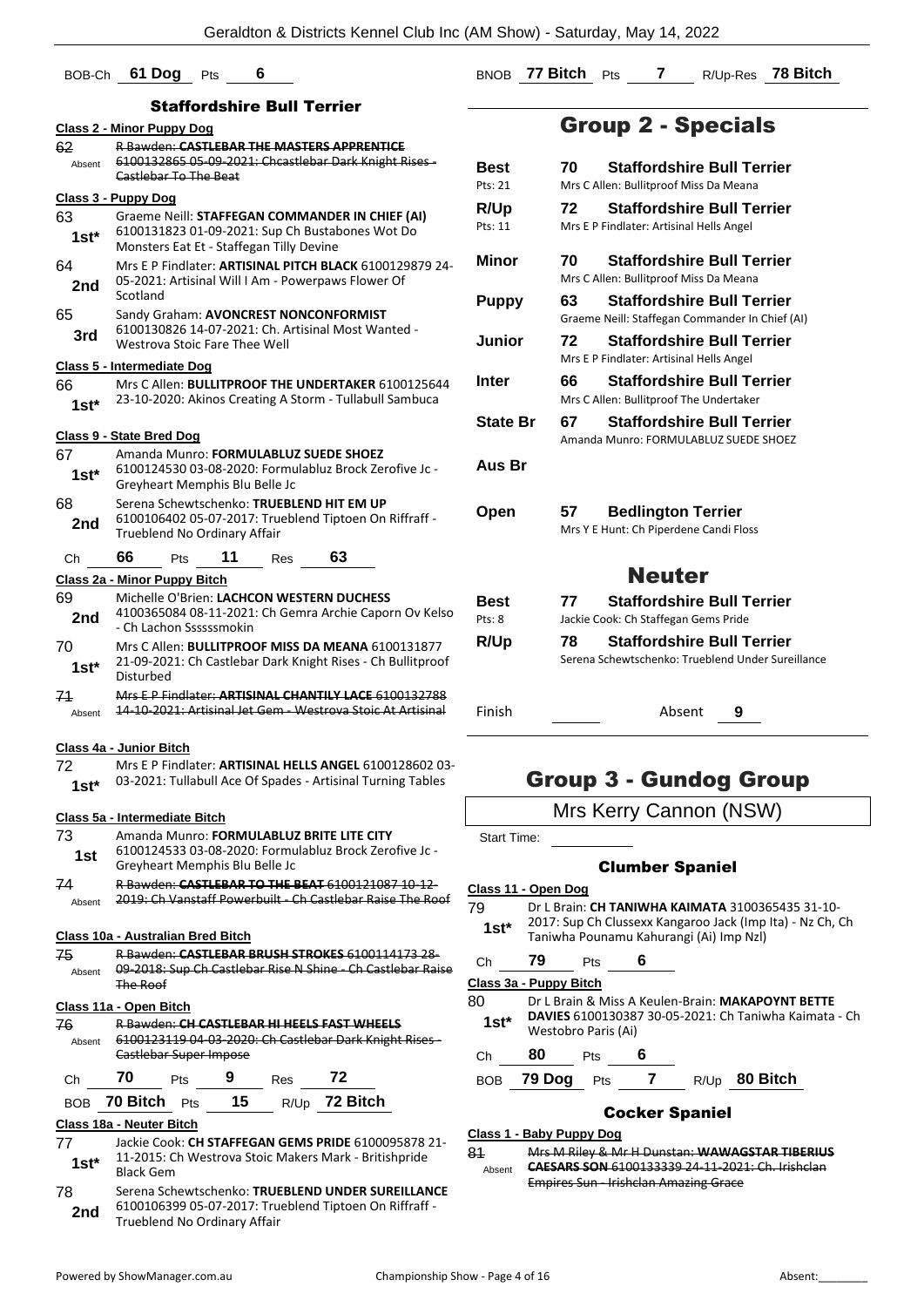#### **Class 11 - Open Dog**

82 Mrs M Riley & Mr H Dunstan: **CH IRISHCLAN EMPIRES SUN** 2100504634 20-07-2018: Amamoor Solar Eclipse - Irishclan Ivy Clover **1st\***

Ch **82** Pts **6**

#### **Class 1a - Baby Puppy Bitch**

- 83 M. Riley & H. Dunstan: **WAWAGSTAR AMETHEST GRACE** 6100133342 24-11-2021: Ch. Irishclan Empires Sun - Irishclan Amazing Grace **1st\*** 84 Mrs M Riley & Mr H Dunstan: **WAWAGSTAR TOPAZ GRACE**
- 6100133340 24-11-2021: Irishclan Empires Sun Irishclan 2nd <sup>6100133340</sup> 24<br>Amazing Grace

#### **Class 4a - Junior Bitch**

85 M & C Trinder: **APELDOORN UNCONDITIONAL LOVE** 2100563228 24-04-2021: Ch. Occuli Distinctive Look - Ch. Occuli Midnight Blues Absent

#### **Class 5a - Intermediate Bitch**

86 Mrs M Riley & Mr H Dunstan: **IRISHCLAN AMAZING GRACE** 2100520168 18-05-2019: Irishclan Celtic Warrior - Irishclan Strawberry Kisses **1st\***

#### **Class 10a - Australian Bred Bitch**

87 Mrs JL and Miss SL Sewell: **AUST. CH. BIFIELD KEEPSAKE AT REGENCYBLUE (AI)** 4100304901 13-03-2018: Uk Sh Ch Veratey Vincenzo At Cassom (Jw) (Imp Uk) - Belcroft Mad About Diamonds **1st\***

| Ch <sub>a</sub> | 87 | Pts 7 Res | -86                              |
|-----------------|----|-----------|----------------------------------|
|                 |    |           | BOB 82 Dog Pts 8 $R/Up$ 87 Bitch |

#### Cocker Spaniel (American)

#### **Class 18 - Neuter Dog**

- 88 MRS C D GRAY: **AZEL COME IN SPINNER AT EDELGEIST** 5100114847 25-10-2019: Dan Ch No Uch Prt Ch Se Ch Am Ch C.I.B. Sup Ch Azel Always Bet On The Black - Ch Azel La Chienne Noire **1st\***
- BNOB **88 Dog** Pts **6**

#### English Springer Spaniel

#### **Class 4 - Junior Dog**

- 89 Mrs L & Mr W Loftus: **MAKETAWA IM YOUR MAN**
- 3100427728 13-01-2021: Ch Maketawa Wicked Wish Ch 1st<sup>\*</sup> <sup>3100427728</sup> 13-01-2021: Q<br>Cardhu On The Money (Ai)

#### **Class 10 - Australian Bred Dog**

- 90 C Curtis & D Nicholson: **WYTCHER ANGEL EYES** 6100119988 01-11-2019: Ch. Barecho Custom Made - Ch. Barecho B Witched **1st\***
	- Ch **90** Pts **7** Res **89**

#### **Class 4a - Junior Bitch**

91 MRS G WILSON: **BRIABRAE MOON OVER ALDERAAN** 6100129583 09-04-2021: Cardhu Dare To Chase - Larona Whisper My Name Absent

#### **Class 5a - Intermediate Bitch**

92 C Curtis & D Nicholson: **CH. WYTCHER DANCING QUEEN** 6100119991 01-11-2019: Ch. Barecho Custom Made - Ch. Barecho B Witched **1st\***

#### **Class 9a - State Bred Bitch**

93 Mrs L & Mr W Loftus: **AUST CH OLBAH DUCHESS OF THE DUNES** 6100121704 08-03-2020: Sup. Ch. Cardhu Dare To Dream (Ai) - Ch. Cardhu On The Money (Ai) **1st\***

#### **Class 11a - Open Bitch**

94 C Curtis & D Nicholson: **CH. BARECHO B WITCHED (IMP SWE)** SE47518/2017 15-08-2017: Bimbik's Finch - Barecho 1st<sup>\*</sup> SWE) SE4/51<br>Glint Of Gold

| Ch | 94                       | <b>Pts</b> | - 8 | Res | -93             |
|----|--------------------------|------------|-----|-----|-----------------|
|    | BOB 94 Bitch $P_{ts}$ 10 |            |     |     | $R/Up$ 93 Bitch |

### Flat Coated Retriever

#### **Class 5a - Intermediate Bitch**

95 Christine Murray: **CH STARFLATZ CRIMSON AND CLOVER (AI)** 6100124158 12-07-2020: Grand Ch Sherepoint 1st\* (AI) 6100124158 12-07-2020: Grand Ch Sherepoint<br>Kentucky Bluegrass - Grand Ch Sherepoint Green Ivy Rn

#### **Class 10a - Australian Bred Bitch**

- 96 Christine Murray: **GRAND CH SHEREPOINT GREEN IVY RN** 5100096197 01-10-2016: Ch Sherepoint Cracked Pepper - 1st\* 510009619701-10-201<br>Ch Kellick Take A Break
- BOB-Ch **96 Bitch** Pts **7** R/Up-Res **95 Bitch**

### German Shorthaired Pointer

#### **Class 1 - Baby Puppy Dog**

- 97 Miss A Keulen-Brain: **GILLBRAE VALENTINO** 4100367517 14-02-2022: Eltriste Among The Bold (Ai) - Ch Gillbrae Hi **1st** <sup>14-02-2022: EITIST</sup>
- 98 W Bond: **ROOOBLUU REBEL ROUSER** 6100134075 27-12-
- 2021: Benanee Justa Highlander Rooobluu Moon Hopper **2nd**

#### **Class 10 - Australian Bred Dog**

- 99 Miss A Keulen Brain & Heiderst Kennels: **HEIDERST TO THE** 
	- **MOON N BACK** 5100113522 11-07-2019: Can Ch. Sup Ch. Flower Creek Takin Care Of Buisness - Sup Ch. Heiderst Sailor Moon **1st\***

#### **Class 11 - Open Dog**

- 100 Bond W: **BENANEE HOLLYWOOD GANGSTER (AI)**
- 6100103889 21-03-2017: Ch Benanee Gateway To Power **1st**\* b100103889 21-03-2017: Ch B<br>Ch Benanee Heaps Of Sparkle
- Ch **99** Pts **7** Res **100**

#### **Class 1a - Baby Puppy Bitch**

| 101    | Anne Whitehead: WAHRELEGENDE NEW BEGININNINGS          |
|--------|--------------------------------------------------------|
| $1st*$ | 6100134851 11-01-2022: Benanee Hollywood Gangster (Ai) |
|        | - Wahrelegende Brewing Storm                           |

#### **Class 4a - Junior Bitch**

#### 102 W Bond: **BENANEE BORN TO BOOGIE** 6100129497 19-05-

#### **Class 9a - State Bred Bitch**

| 403    |     |                                | A Whitehead: WAHRELEGENDE SKYES THE LIMIT<br>======== <del>====================</del> |  |
|--------|-----|--------------------------------|---------------------------------------------------------------------------------------|--|
| Absent |     |                                | 6100128627 20-01-2021: Benanee Hollywood Gangster -                                   |  |
|        |     | Wahrelegende Spirit Of The Sky |                                                                                       |  |
| C.h    | 102 | Pts                            | Res                                                                                   |  |

BOB **102 Bitch** Pts **8** R/Up **99 Dog**

#### Golden Retriever

#### **Class 5 - Intermediate Dog**

104 Mrs M Casas: **ANEIRABY ALMIGHTY SHIELD** 6100119788 08-08-2019: Ch. Fantango Here Comes The Sun - Ch. **1st**\* U8-U8-2019: Ch. Fantango<br>Aneiraby Ohm Cant Resist

## **Class 10 - Australian Bred Dog**

- 105 Peter F Andrew: **AUSTRALIAN CHAMPION BLUEBREEZE**
- **BEHIND THE LEGEND** 2100501297 11-07-2018: Aust. Sup. Ch. Bluebreeze Hero Of Never Land - Ch Bluebreeze Nine Pieces O Eight **1st\***

#### **Class 11 - Open Dog**

- 106 Miss ER Hodgson: **CH PIARKI ROCHER** 2100423660 07-02-
	- 2015: Sup Ch Chaleur Hilfiger Ch Fernfall My Sweet Dream **1st\***
- Ch **105** Pts **8** Res **104**

## **Class 1a - Baby Puppy Bitch**

107 Peter F Andrew: **BLUEBREEZE CARPE DIEM** 2100576494 08- 12-2021: Alubyc Tsunami (Ai) - Ch. Bluebreeze Romeos Passion (Ai) **1st\***

## **Class 5a - Intermediate Bitch**

- 108 Dr Carla O'Donnell: **ANEIRABY EE CHEE WA MAA**
	- 6100124682 18-08-2020: Aneiraby Yule Be Stellar Ch Aneiraby Its Electrifying **1st**

2021: Ciccio (Imp Italy) - Benanee Justa Rambling Rose **1st\***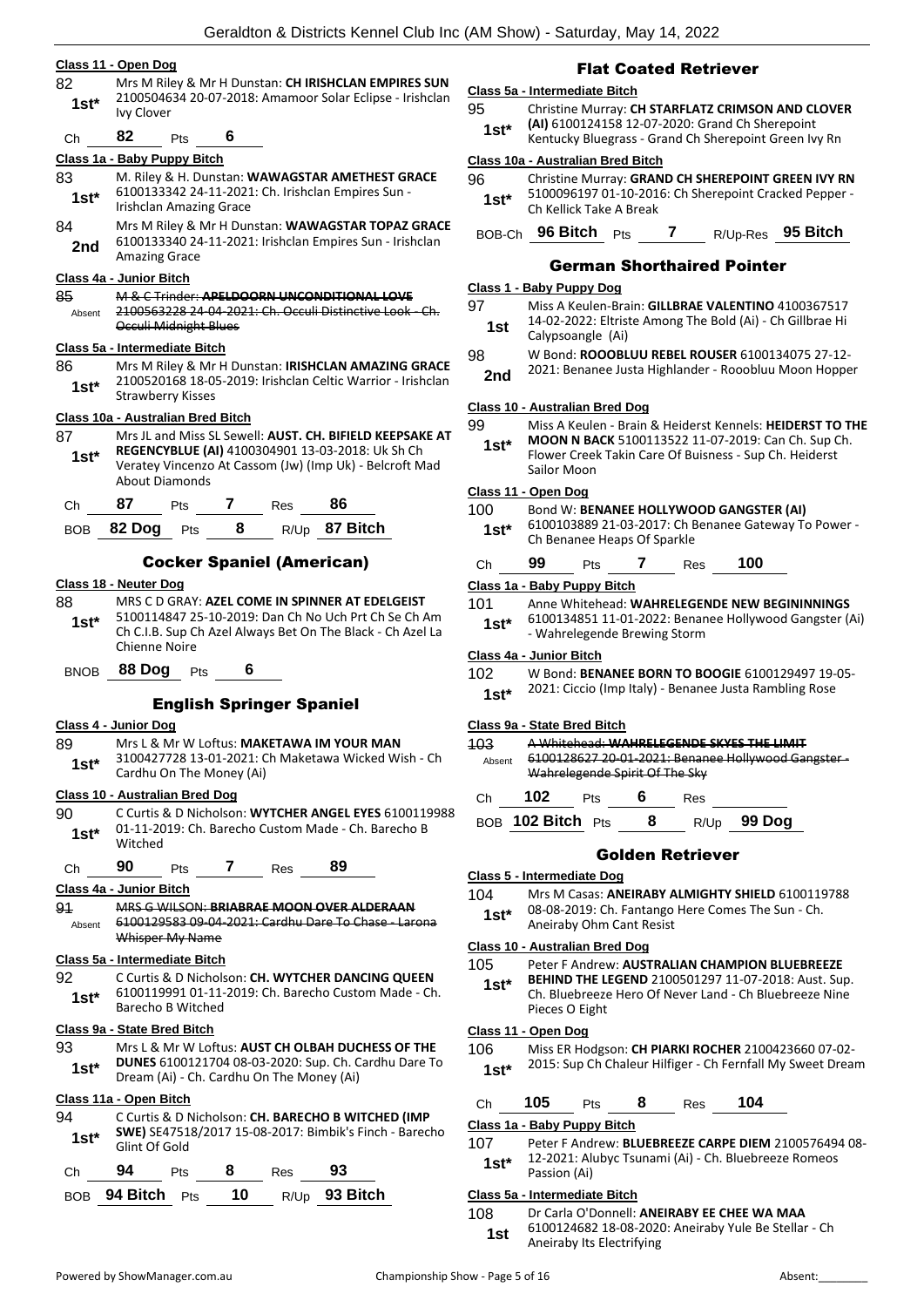| 109<br>2nd     | Miss ER Hodgson: BURRAGUNDY JUST A DASH 2100549272<br>01-10-2020: Oceanviews Jackaroo - Burragundy Heaven<br>Sent                          |                       |                     |
|----------------|--------------------------------------------------------------------------------------------------------------------------------------------|-----------------------|---------------------|
|                | Class 9a - State Bred Bitch                                                                                                                | <b>Best</b>           | 9                   |
| 110            | Dr Carla O'Donnell: ANEIRABY NINIANES CHARM (AI)                                                                                           | Pts: 25               | CI                  |
| $1st^*$        | 6100110817 11-04-2018: Ch Xanthas Fletcher Christian Jw                                                                                    | R/Up                  | 1                   |
|                | (Imp Uk) - Ch Aneiraby Its Electrifying (Ai)                                                                                               | Pts: 15               | W                   |
|                | Class 10a - Australian Bred Bitch                                                                                                          |                       |                     |
| 111<br>1st     | Dr Carla O'Donnell: ANEIRABY AIR OF MYSTERY<br>6100119787 08-08-2019: Ch Fantango Here Comes The Sun<br>(Ai) - Ch Aneiraby Ohm Cant Resist | <b>Baby</b>           | 1<br>P <sub>6</sub> |
|                |                                                                                                                                            | <b>Minor</b>          | 1                   |
| Ch             | 108<br>Pts 9 Res 111                                                                                                                       |                       | L.                  |
|                | BOB 105 Dog Pts 12 R/Up 104 Dog                                                                                                            | <b>Puppy</b>          | 8                   |
|                |                                                                                                                                            |                       | D                   |
|                | <b>Labrador Retriever</b>                                                                                                                  |                       | D,                  |
|                | <b>Class 10 - Australian Bred Dog</b>                                                                                                      | <b>Junior</b>         | 1                   |
| 112            | Ms J Van Dinter & Courtsum Kennels: SANGATE ANOTHER                                                                                        |                       | W                   |
| Absent         | FINE MESS (AI) 6100118612 19 08 2019: Rkf Ch Rus Ch<br>Bravo Messi (Rus) - Ch Blackboy Aint Half Hot                                       | <b>Inter</b>          | 1                   |
|                |                                                                                                                                            |                       | M                   |
| BOB-Ch         | <b>Pts</b>                                                                                                                                 | <b>State Br</b>       | 9                   |
|                | Weimaraner                                                                                                                                 |                       | M                   |
|                |                                                                                                                                            | Aus Br                |                     |
| 113            | Class 2a - Minor Puppy Bitch<br>L J Millman: GRAUSCHATZI INK PINK U STINK 6100132963                                                       |                       | 9<br>Cl             |
|                | 31-10-2021: Ashlaren Good Time Charlie - Grauschatzi Sky                                                                                   |                       |                     |
| $1st^*$        | Full Of Dreams Ai                                                                                                                          | Open                  | 7                   |
|                | Class 11a - Open Bitch                                                                                                                     |                       | D                   |
| 114            | L J Millman: GRAUSCHATZI SKY FULL OF DREAMS AI                                                                                             |                       |                     |
| 1st $^{\star}$ | 6100109093 29-12-2017: Ch Weisup Ash Cloud At<br>Stolzjager (Imp Nz) - Grauschatzi Flanders Poppy                                          |                       |                     |
|                |                                                                                                                                            |                       |                     |
|                | BOB-Ch 113 Bitch Pts 7 R/Up-Res 114 Bitch                                                                                                  | <b>Best</b><br>Pts: 6 | 8<br>M              |

## Group 3 - Specials

| Best<br>Pts: 25          | <b>Flat Coated Retriever</b><br>96<br>Christine Murray: GRAND CH Sherepoint Green Ivy RN           |
|--------------------------|----------------------------------------------------------------------------------------------------|
| R/Up<br>Pts: 15          | <b>German Shorthaired Pointer</b><br>102<br>W Bond: Benanee Born to Boogie                         |
| Baby                     | <b>Golden Retriever</b><br>107<br>Peter F Andrew: Bluebreeze Carpe Diem                            |
| Minor                    | 113<br>Weimaraner<br>L.J. Millman: Grauschatzi Ink Pink U Stink                                    |
| <b>Puppy</b>             | 80<br><b>Clumber Spaniel</b><br>Dr L Brain & Miss A Keulen-Brain: MAKAPOYNT BETTE<br><b>DAVIES</b> |
| Junior                   | <b>German Shorthaired Pointer</b><br>102<br>W Bond: Benanee Born to Boogie                         |
| Inter                    | 104<br>Golden Retriever<br>Mrs M Casas: Aneiraby Almighty Shield                                   |
| <b>State Br</b>          | 93<br><b>English Springer Spaniel</b><br>Mrs L & Mr W Loftus: Aust Ch Olbah Duchess of the Dunes   |
| Aus Br                   | <b>Flat Coated Retriever</b><br>96<br>Christine Murray: GRAND CH Sherepoint Green Ivy RN           |
| Open                     | 79<br><b>Clumber Spaniel</b><br>Dr J Brain: CH Taniwha Kaimata                                     |
|                          | <b>Neuter</b>                                                                                      |
| Best<br>Pts: $6$<br>R/Up | <b>Cocker Spaniel (American)</b><br>88<br>MRS C.D GRAY: AZEL COME IN SPINNER AT EDELGEIST          |
| Finish                   | Absent<br>5                                                                                        |

## Group 4 - Hound Group



117 Mrs L. Cooper: **CH. EURABBIE KATOS** 2100453537 01-06- 2016: Ch. Baagna Jiminy Cricket - Tamard Thundabird **1st\***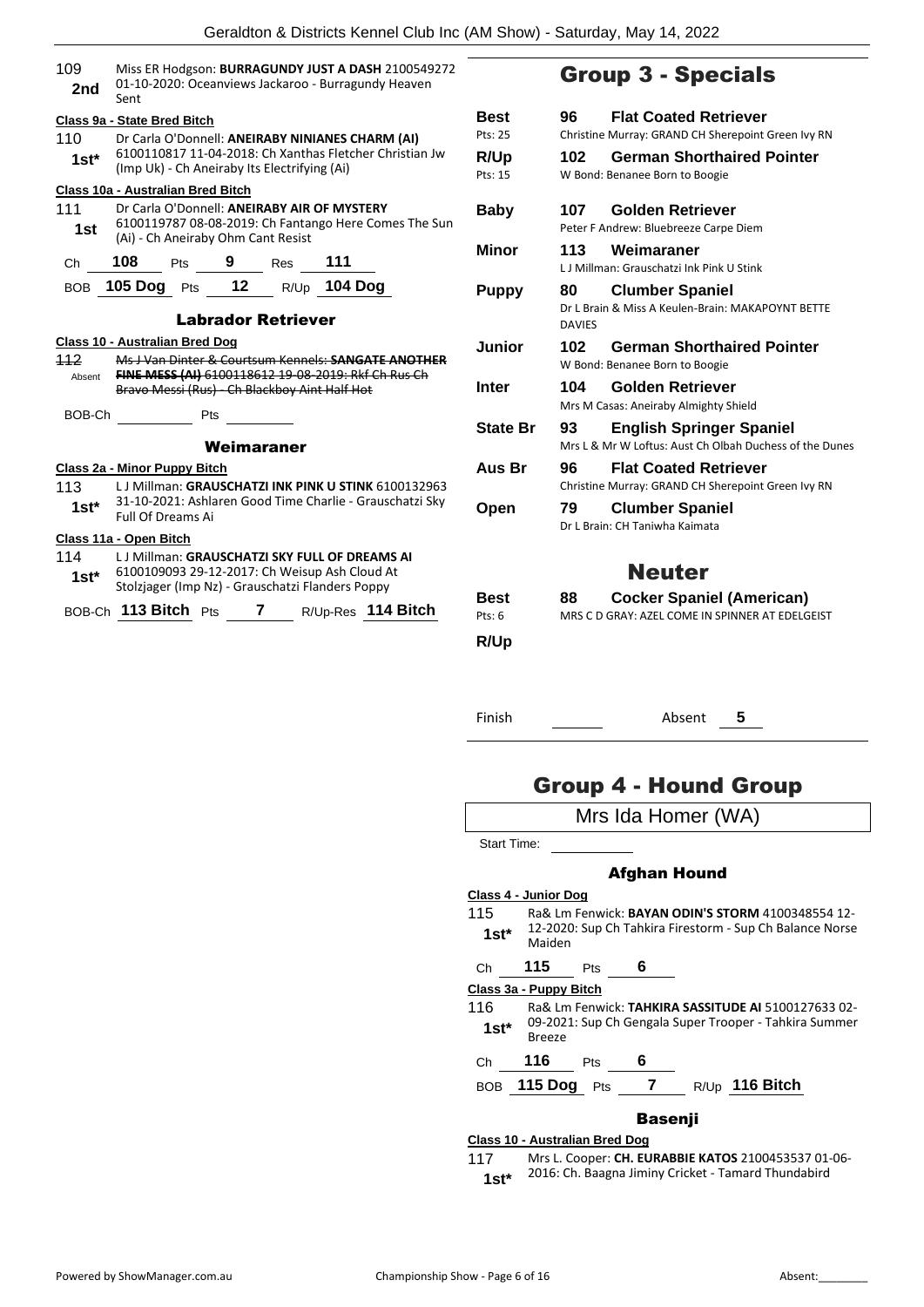| Ch              | 117<br>6<br>Pts                                                                                                   |               | Da                                 |
|-----------------|-------------------------------------------------------------------------------------------------------------------|---------------|------------------------------------|
|                 | Class 5a - Intermediate Bitch                                                                                     |               | Class 4 - Junior Dog               |
| 118             | Mrs L. Cooper: REMWIN SOLATAIRE 2100540166 12-05-                                                                 | 129           | Dr L A Wes<br>21005562             |
| $1st^*$         | 2020: Ch. Remwin Wrinkle In Time - Ch. Remwin<br>Itsallaboutme                                                    | $1st*$        | Sunsong (l                         |
| Ch              | 118<br>6<br>Pts                                                                                                   |               | BOB-Ch 129 Do                      |
|                 | BOB 117 Dog Pts 7 R/Up 118 Bitch                                                                                  |               |                                    |
|                 | <b>Beagle</b>                                                                                                     |               | Class 5a - Intermedia              |
|                 | Class 4 - Junior Dog                                                                                              | 130<br>Absent | S. Runcima<br>610012528            |
| 119.            | Mr A J & N Crocker: TONICBAY BLACK DIAMOND                                                                        |               | <b>Fleetwood</b>                   |
| $1st^*$         | 6100129456 04-05-2021: Tonicbay Aloha Maui - Ch<br>Uneetoile Last Tango                                           | BOB-Ch        |                                    |
|                 | <b>Class 10 - Australian Bred Dog</b>                                                                             |               | R                                  |
| 120             | Mr A J & N Crocker: TONICBAY RUSTY OAK 6100117075 08-<br>04-2019: Ch Mayster Mahogany - Tonicbay Caramel Kiss     |               | Class 3 - Puppy Dog                |
| $1st^*$         |                                                                                                                   | 131           | <b>MRD CAPI</b>                    |
| Ch              | 119<br>120<br>7 Res<br>Pts                                                                                        | $1st^*$       | 610013036<br>Kalypsy Pe            |
|                 | Class 2a - Minor Puppy Bitch                                                                                      |               | Class 5 - Intermediat              |
| 121             | Mr A J & N Crocker: TONICBAY LITTLE DRAGON<br>6100132015 23-09-2021: Tonicbay Rusty Oak - Ch Tonicbay             | 132           | Amanda G                           |
| 1st*            | <b>Good Vibrations</b>                                                                                            | $1st^*$       | 310040566<br>Shelridge I           |
|                 | Class 5a - Intermediate Bitch                                                                                     | Ch            | 132<br>– F                         |
| 122             | Mr A J & N Crocker: TONICBAY LIBERTY BELL 6100124102<br>04-07-2020: Ch Mayster Mahogany - Tonicbay Caramel Kiss   |               | Class 3a - Puppy Bit               |
| $1st^*$         |                                                                                                                   | 133           | <b>Tanya Nug</b>                   |
| Ch <sub>a</sub> | 121 Pts 7 Res 122                                                                                                 | 1st           | 2021: Ama                          |
|                 | BOB 121 Bitch Pts 9 $R/Up$ 122 Bitch                                                                              | Ch            | 133 F                              |
|                 | <b>Dachshund (Smooth Haired)</b>                                                                                  |               | <b>BOB</b> 132 Dog                 |
|                 | Class 9 - State Bred Dog                                                                                          |               |                                    |
| 123             | Mr PJ & Mrs AJ Howie: CH TRUEANTALLAN BLACK REMUS                                                                 |               | Class 4 - Junior Dog               |
| $1st^*$         | 6100103205 21-01-2017: Ch Daldach Stamford Bridge(Ai) -<br>Ch Daxenburg Princess                                  | 134           | <b>D SIMPSOI</b>                   |
|                 | BOB-Ch 123 Dog Pts 6 R/Up-Res                                                                                     | $1st^*$       | <b>GOODFELI</b>                    |
|                 | Class 18a - Neuter Bitch                                                                                          |               | Zephan (N                          |
| 124             | Mr PJ & Mrs AJ Howie: CH COTTESLOE MOON LIGHT                                                                     |               | BOB-Ch 134 Do                      |
| $1st^*$         | SERENADE 3100356967 15-03-2017: Ch Cottesloe Encore -<br>Ch Cottesloe Sweet Serenity                              |               |                                    |
|                 | BNOB 124 Bitch Pts<br>6                                                                                           |               | Class 1 - Baby Pupp                |
|                 | R/Up-Res                                                                                                          | 135           | Miss T J Ril<br>610013363          |
|                 | <b>Dachshund Miniature (Smooth Haired)</b>                                                                        | 1st           | Harroway                           |
|                 | Class 3 - Puppy Dog                                                                                               | 136           | Mrs D & N                          |
| 125             | Lynne Jooste: ANNARIC SEA SKIPPER 6100131165 19-07-<br>2021: Sup Ch Lowenhyte Harry - Diamondrough Autum          | 2nd           | 61001344<br>- Tatooine             |
| 1st             | Mist                                                                                                              |               | Class 3 - Puppy Dog                |
| Ch              | 125<br>6<br><b>Pts</b>                                                                                            | 137           | lan B Cross                        |
|                 | Class 3a - Puppy Bitch                                                                                            | 1st           | <b>Tatooine F</b>                  |
| 126             | Mr PJ & Mrs AJ Howie: ANNARIC JEWEL OF THE SEA                                                                    |               |                                    |
| $1st*$          | 6100131169 19-07-2021: Sup Ch Lowenhyte Harry -<br>Diamondrough Autum Mist                                        | 138           | Class 5 - Intermediat<br>Ms Pamela |
|                 | Class 10a - Australian Bred Bitch                                                                                 | $1st*$        | (IMP NZL)                          |
| 127             | Mr PJ & Mrs AJ Howie: DIAMONDROUGH AUTUM MIST                                                                     |               | Remarkabl                          |
| $1st*$          | 3100388581 20-01-2019: Peridot Du Pre Al Valeye (Imp Bel)                                                         |               | <b>Class 10 - Australian</b>       |
|                 | - Annaric Wee Diamond Intha Wind<br>Intha Wind                                                                    | 139           | Mrs A Ferg<br>61001148             |
| Ch              | 127<br>$\overline{7}$<br>126<br>Pts<br><b>Res</b>                                                                 | 2nd           | Calahorra                          |
|                 | BOB 127 Bitch Pts 8<br>R/Up 126 Bitch                                                                             | 140           | Ms Pamela<br>610012126             |
|                 | Class 18a - Neuter Bitch                                                                                          | $1st*$        | Reign - Ch                         |
| 128<br>$1st*$   | Mr PJ & Mrs AJ Howie: CH ANNARIC WEE WILLOW IN THE<br><b>WIND 6100081490 26-03-2013: Am Ch Can Ch Grandgables</b> | Ch            | 140<br>– F                         |
|                 | Wee Thornicator (Imp Can)) - Ch Annaric Scarlet Mist                                                              |               | Class 1a - Baby Pup                |

#### achshund (Wire Haired)

#### **Class 4 - Junior Dog**

Veston: **CAYUGARIDGE HERSHEY KISS (AI)** 6216 24-11-2020: Uk Ch Zlowfox Av Larhjelm At g (Uk) - Ch Cayugaridge Leahi

BOB-Ch **129 Dog** Pts **6**

### Irish Wolfhound

#### **Class 5a - Intermediate Bitch**

man: **CUMOCROI AUTUMN OF KENZIE (AI)** 5286 20-09-2020: Ocoolio Of First Avenue (Bel) - Ch. od Lia At Cumocroi (Imp Nzl)

 $B_{\text{B}}$  Pts

#### Rhodesian Ridgeback

- 131 MR D CAPPELLO: **KALYPSY MAKER OF RAINBOWS**
- 0363 11-06-2021: Amashutu Tommy Hilfiger Ch. **Perfect Storm**

#### **Class 5 - Intermediate Dog**

#### 132 Amanda Gardner: **AMASHUTU TOMMY HILFIGER**

5665 07-03-2020: Ch Amashutu Pirate King - Ch **Shellangerous Moonlight** 

| 132<br>Сh |  | Pts |  | Res | 131 |
|-----------|--|-----|--|-----|-----|
|-----------|--|-----|--|-----|-----|

#### **Bitch**

- 133 Tanya Nugent: **KALYPSY RAIN DANCER** 6100130355 11-06-
- mashutu Tommy Hilfiger Ch Kalypsy Perfect Storm
- Ch **133** Pts **6**

BOB **132 Dog** Pts **8** R/Up **131 Dog**

#### Saluki

#### **Class 4 - Junior Dog**

 $130N$  & A LANGFORD: **ALSHIRA ROBIN GOODFELLOW (AI)** 2100558385 26-01-2021: Mwinda (Nzl) - Ch. Dual. Ch. (Lc) Alshira Iolanthe (Ai) Et. Jc.

BOB-Ch **134 Dog** Pts **6**

### Whippet

#### **Class 1 - Baby Puppy Dog**

- **Riley: HARROWAY LET THE GAME BEGIN**
- 3636 09-12-2021: Harroway Blame Game Ch ay French Vanilla
- **Mr C Reynolds: TATOOINE WHOS YA DADDY**
- 4453 23-01-2022: Sup Ch Taejaan Caught In The Act ne Polly Waffle Jc

#### **Class 3 - Puppy Dog**

- 137 Ian B Cross: **TATOOINE DORY** 6100130327 25-06-2021:
- e Fizzy Pop Tatooine Poised Poppy

#### **Class 5 - Intermediate Dog**

- **1ela Campbell: ARCON LOVE GAME AT HARROWAY**
- **(IMP NZL)** 08698-2020 09-11-2020: Am Grch Aberdeen able In Paris (Usa) - Nz Ch Arcon Poker Face

#### **Class 10 - Australian Bred Dog**

- 139 Mrs A Ferguson: **ANINBRAE STRUTS LIKE A BOSS**
- 4811 08-12-2018: Supch Arjai Like A Criminal **ra River Tigris**
- 140 Ms Pamela Campbell: **HARROWAY BLAME GAME** 1260 29-01-2020: Sup Ch Beauroi Blame It Onth
- **Ch Harroway Playing Fair**

## Ch **140** Pts **9** Res **138**

#### **Class 1a - Baby Puppy Bitch**

- 141 Mrs D & Mr C Reynolds: **TATOOINE EAT MY SHORTS**
	- 6100134454 23-01-2022: Sup Ch Taejaan Caught In The Act - Tatooine Polly Waffle Jc **3rd**

BNOB **128 Bitch** Pts **6** R/Up-Res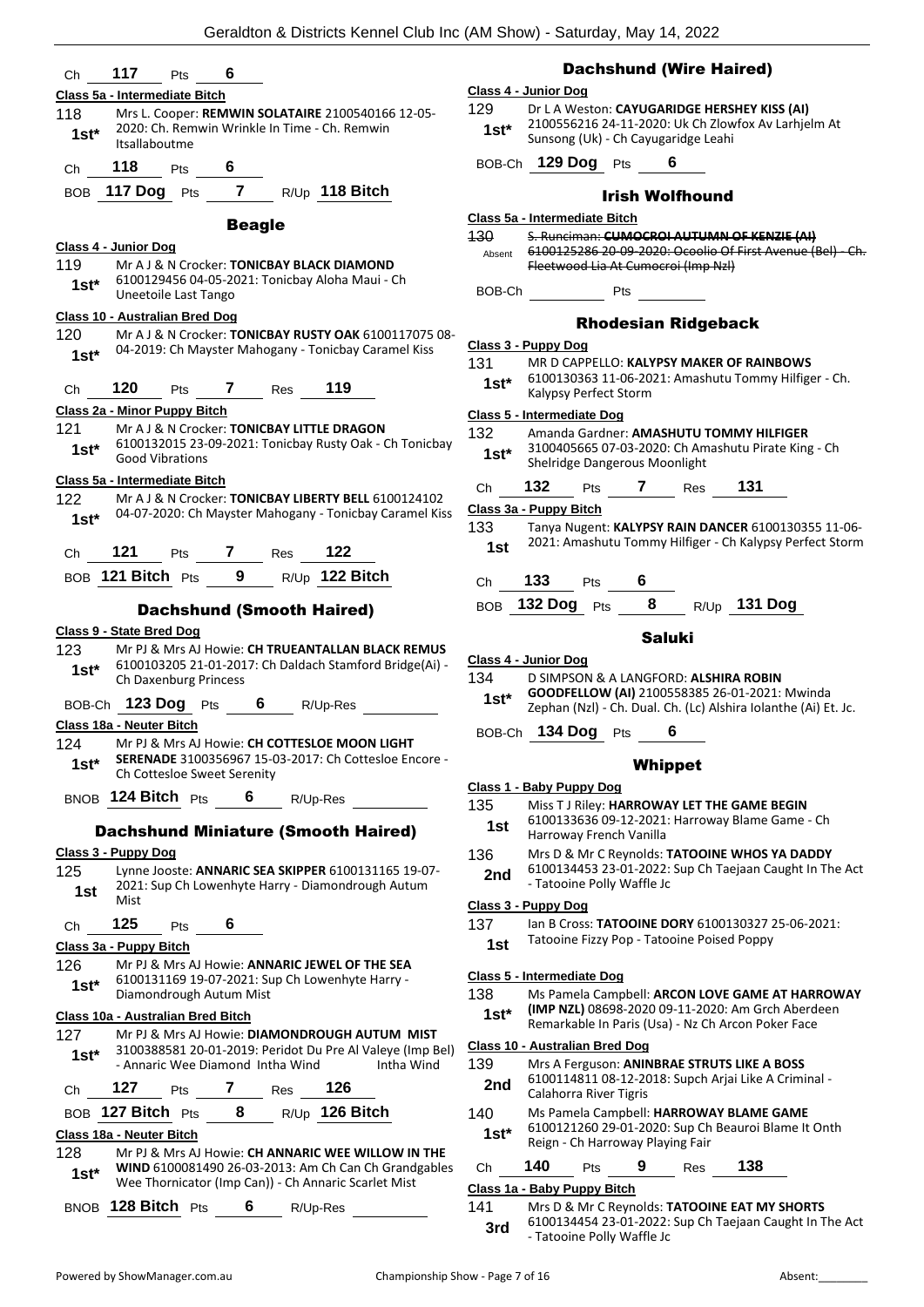| 142<br>2nd    | Mrs D & Mr C Reynolds: TATOOINE GO WITH THE FLOW<br>6100134455 23-01-2022: Sup Ch Taejaan Caught In The Act<br>- Tatooine Polly Waffle Jc         |            |  |  |  |  |  |
|---------------|---------------------------------------------------------------------------------------------------------------------------------------------------|------------|--|--|--|--|--|
| 143<br>$1st*$ | Ms Pamela Campbell: HARROWAY SUBLIME 6100133634<br>Вe<br>09-12-2021: Harroway Blame Game - Ch Harroway French<br><b>Pts</b><br>Vanilla            |            |  |  |  |  |  |
|               | Class 2a - Minor Puppy Bitch                                                                                                                      | R/<br>Pts: |  |  |  |  |  |
| 144<br>$1st*$ | Jo Kramer: ARJAI HEART OF GLASS 6100133011 03-11-<br>2021: Sup Ch Arjai Like A Criminial - Sup Ch Chakrata<br>Mistress Matilda                    | Βа         |  |  |  |  |  |
| 145<br>2nd    | Mrs D & Mr C Reynolds: ANINBRAE TATOOINES GALAXY<br>6100132873 17-10-2021: Tatooine Death Wish - Calahorra<br><b>River Tigris</b>                 | Мi         |  |  |  |  |  |
|               | Class 3a - Puppy Bitch                                                                                                                            | Ρυ         |  |  |  |  |  |
| 146<br>2nd    | Brook Rogers: TATOOINE GODDESS MAIA 6100130325 25-<br>06-2021: Tatooine Fizzy Pop - Tatooine Poised Poppy                                         | Ju         |  |  |  |  |  |
| 147<br>$1st*$ | MISS K BELL: WHIPSIKAL WHAT A RUSH 6100129886 28-<br>05-2021: Sup.Ch.Taejaan Caughtin The Act - Arjai Moves<br>Int<br>Like A Criminal             |            |  |  |  |  |  |
|               | Class 9a - State Bred Bitch                                                                                                                       |            |  |  |  |  |  |
| 148<br>2nd    | Mrs A Ferguson: ANINBRAE DIVINE CALAMITY 6100128949<br>St.<br>21-03-2021: Supch Taejaan Caughtin The Act - Aninbrae<br>Just Like A Song           |            |  |  |  |  |  |
| 149<br>$1st*$ | Αι<br>Ms Pamela Campbell: CH HARROWAY VANITY FAIR<br>6100121261 29-01-2020: Sup Ch Beauroi Blame It Onth<br>Reign - Ch Harroway Playing Fair      |            |  |  |  |  |  |
|               | Class 11a - Open Bitch                                                                                                                            | Οŗ         |  |  |  |  |  |
| 150<br>Absent | Jo Kramer & Mrs A E E Curran: CHAKRATA BLACK VELVET<br>BAND 5100104447 26-12-2017: Ch Alltalk Wild Irish Heart-<br>Ch Chakrata Tart With The Cart |            |  |  |  |  |  |
| Сh            | 149<br>11<br>147<br>Res<br>Pts                                                                                                                    |            |  |  |  |  |  |
|               | R/Up 140 Dog<br>BOB 149 Bitch Pts<br>15                                                                                                           | Bє<br>Pts: |  |  |  |  |  |
|               | Class 18a - Neuter Bitch                                                                                                                          |            |  |  |  |  |  |
| 151<br>1st*   | Mrs A Ferguson: CALAHORRA RIVER TIGRIS 2100444907<br>10-01-2016: Supch Rushdale Riverman - Neut Ch Calahorra<br>Harrods                           | R/         |  |  |  |  |  |
|               | BNOB 151 Bitch Pts<br>6<br>R/Up-Res                                                                                                               |            |  |  |  |  |  |

## Group 4 - Specials

| Best            | 149  | Whippet                                              |
|-----------------|------|------------------------------------------------------|
| Pts: 25         |      | Ms Pamela Campbell: Ch Harroway Vanity Fair          |
| R/Up            | 140  | Whippet                                              |
| Pts: 15         |      | Ms Pamela Campbell: Harroway Blame Game              |
| Baby            | 143  | Whippet                                              |
|                 |      | Ms Pamela Campbell: Harroway Sublime                 |
| Minor           | 144  | <b>Whippet</b>                                       |
|                 |      | Jo Kramer: Arjai Heart of Glass                      |
| <b>Puppy</b>    | 147  | <b>Whippet</b>                                       |
|                 |      | MISS K BELL: WHIPSIKAL WHAT A RUSH                   |
| Junior          | 115  | Afghan Hound                                         |
|                 |      | Ra& Lm Fenwick: Bayan Odin's storm                   |
| Inter           | 138  | Whippet                                              |
|                 | NZL) | Ms Pamela Campbell: Arcon Love Game at Harroway (Imp |
| <b>State Br</b> | 149  | Whippet                                              |
|                 |      | Ms Pamela Campbell: Ch Harroway Vanity Fair          |
| Aus Br          | 140  | Whippet                                              |
|                 |      | Ms Pamela Campbell: Harroway Blame Game              |
| Open            |      |                                                      |
|                 |      |                                                      |
|                 |      |                                                      |
|                 |      |                                                      |

## Neuter

| Best   | <b>Dachshund (Smooth Haired)</b><br>124                          |
|--------|------------------------------------------------------------------|
| Pts: 8 | Mr PJ & Mrs AJ Howie: CH COTTESLOE MOON LIGHT<br><b>SERENADE</b> |
| R/Up   | Whippet<br>151<br>Mrs A Ferguson: Calahorra River Tigris         |
| Finish | Absent                                                           |

## Group 5 - Working Dog Group

Mr Douglas Bowe (WA)

Start Time:

### Australian Cattle Dog

- **Class 4 - Junior Dog**
- 152 Mrs S.M. Lippiatt: **LANDMASTER MERCY** 5100125444 23- 03-2021: Ch. Landmaster Show No Mercy - Willowpark 1st<sup>\*</sup> 03-2021: Ch.
- BOB-Ch **152 Dog** Pts **6**

#### Australian Kelpie

#### **Class 9 - State Bred Dog**

- 153 Mrs S Einam: **CH SANDSPRITE EARTH WIND N FIRE**
	- 6100118051 07-07-2019: Ch Sandsprite Th Paddock Prince **1st**\* 6100118051 07-07-2019: Ch Sands<br>Ch Sandsprite Maybe Im A Natural

## Ch **153** Pts **6**

**Class 1a - Baby Puppy Bitch**

#### 154 Mrs S Einam: **SANDSPRITE BLOSSOM BEACH** 6100134204 10-01-2022: Sandsprite Sunset Seduction - Gr Ch Huntarush Blossom Point **1st\***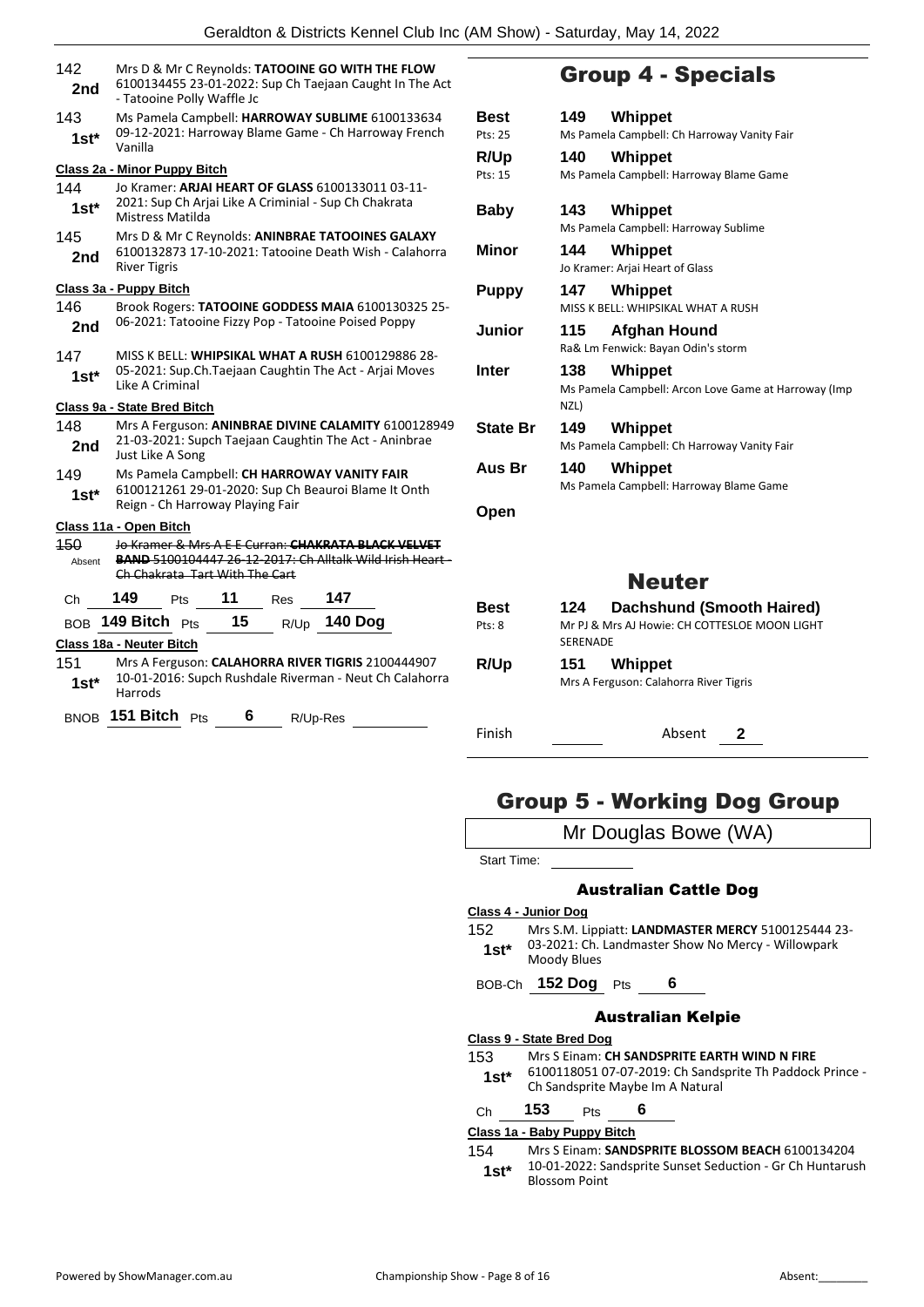|                | Class 10a - Australian Bred Bitch                                                                               | Class 11                |
|----------------|-----------------------------------------------------------------------------------------------------------------|-------------------------|
| 155            | Mrs S Einam: GR CH HUNTARUSH BLOSSOM POINT                                                                      | 167                     |
| $1st*$         | 2100493880 07-03-2018: Gr Ch Sandsprite Land Down<br>Under - Ch Odos Bronte                                     | $1st^*$                 |
| Ch             | 155<br>6<br>Pts                                                                                                 | Сh                      |
|                | $\overline{7}$<br>$R/Up$ 153 Dog<br>BOB 155 Bitch Pts                                                           | Class 1a<br>168         |
|                | <b>Australian Shepherd</b>                                                                                      | 1st                     |
|                | Class 2 - Minor Puppy Dog                                                                                       | Class 2a                |
| 156            | Tim Thomas & Belinda West: OCHAYE GLOBE TROTTER<br>4100359582 21-08-2021: Sup Ch Am Ch Impacts Teddy            | 169                     |
| $1st^*$        | Ruxpin (Imp Usa) - Sup Ch Ochaye New Beginnings                                                                 | $1st^*$                 |
|                | Class 4 - Junior Dog                                                                                            | Class 5a                |
| 157<br>$1st^*$ | Belinda West: WILLABAA YOU CAN DREAM IT AT OCHAYE<br>3100431736 25-04-2021: Sentikki Absolute Value (Imp Den)   | 170                     |
|                | - Ch Sutters Sitting Pretty (Imp Nz)                                                                            | 1st*                    |
| Ch             | 157<br>7 Res 156<br>Pts                                                                                         | Class 9a                |
|                | Class 10a - Australian Bred Bitch                                                                               | 171                     |
| 158            | T Thomas, B West, S Corker & J Stankovic: CH OCHAYE BY                                                          | $1st^*$                 |
| $1st*$         | DESIGN 4100339279 17-07-2020: Am Ch Aus Sup Ch Regal<br>Reign Hightide Hit The Jackpot Ht (Imp Usa) - Ch Ochaye |                         |
|                | Rock My World                                                                                                   | Class 11a               |
| Ch             | 158<br>6<br>Pts                                                                                                 | 172                     |
| <b>BOB</b>     | <b>157 Dog</b><br>8<br>R/Up 156 Dog<br>Pts                                                                      | 1st                     |
|                | <b>Bearded Collie</b>                                                                                           | Ch                      |
|                | Class 10a - Australian Bred Bitch                                                                               | BOB                     |
| 159            | Mrs. H. Innes: SANDYFORD IN THE SPOTLIGHT 6100124816                                                            |                         |
| $1st^*$        | 11-09-2020: Ch Colard Dreamaker - Grd Ch Silverstarz<br>Belgium Affair                                          |                         |
|                | BOB-Ch <b>159 Bitch</b> Pts<br>6<br>R/Up-Res                                                                    | <u>Class 9a </u><br>173 |
|                | Class 18a - Neuter Bitch                                                                                        | 1st*                    |
| 160            | Mrs. H. Innes: GRD CH SILVERSTARZ BELGIUM AFFAIR                                                                |                         |
| $1st^*$        | 5100088131 10-06-2015: Cg Firstprizebears Lucky Strike<br>(Imp Belg) - Silverstarz Vegas Vanity                 | BOB-Ch                  |
|                | BNOB 160 Bitch Pts<br>$6$ R/Up-Res                                                                              | Ger                     |
|                | <b>Belgian Shepherd Dog (Malinois)</b>                                                                          | Class 5 -<br>174        |
|                | Class 10a - Australian Bred Bitch                                                                               | $1st^*$                 |
| 161            | Sofiana Alford: CH MALINWORKX DIZZY 4100308714 04-                                                              |                         |
| $1st^*$        | 06-2018: Vonlindehof Arek (Ai) - Nordenstamm Chase                                                              | Ch                      |
|                |                                                                                                                 | Class 11a               |
|                | BOB-Ch 161 Bitch Pts<br>6                                                                                       | 175                     |
|                | <b>Border Collie</b>                                                                                            | 1st*                    |
|                | Class 1 - Baby Puppy Dog                                                                                        | Сh                      |
| 162            | Dr. A Smith: NOBLESTARZZ TURN UP THE LIGHTS                                                                     | BOB                     |
| $1st*$         | 6100134558 06-02-2022: Ch. Tullaview Turn Me Loose -<br>Noblestarzz Diamond N Th Bluff                          |                         |
| 163            | F.D & H.A Hawkins: NOBLESTARZZ DONTPANIC JUSTFIRE                                                               |                         |
| 2nd            | 6100134055 07-01-2022: Sup Ch Nahrof Fire When Ready -<br>Aust Ch Tullacrest Panic At The Disco                 | Class 5 -               |
| 164            | Ms D P Rose: DAYRE EMPYRE OF THE DRAGON                                                                         | 176                     |
| 3rd            | 6100133500 03-12-2021: Bazentills Hot Foot Hamish (Imp                                                          | 1st*                    |
|                | Uk) - Dual Ch (T) Dayre Chyme Of The Dragon Ccd Ra Tsdx                                                         | Class 11                |
| 165            | Class 4 - Junior Dog<br>Dr. A Smith: CAMBRAE MIDNIGHT SKY 5100124052 21-03-                                     | 177                     |
| $1st*$         | 2021: Ch. Wynnlake A Drop In The Ocean - Ch. Waveney<br>Isle Of Skye Ud. Rae. Ad. Jd.                           | $1st*$                  |
|                | Class 10 - Australian Bred Dog                                                                                  | Ch                      |
| 166            | Dr. A Smith: CH. NOBLESTARZZ MILLION DOLLAR WIN                                                                 | Class 5a                |
| Absent         | 6100119388 13 10 2019: Multi Ch. Qeltynn The Joker Ch.<br>Noblestarzz Frosted W Diamonds                        | 178                     |
|                |                                                                                                                 |                         |

#### **Class 11 - Open Dog**

- 167 Mrs P Smith & Mrs C Spencer: **TULLAVIEW TRUTH BE TOLD (AI)** 2100547154 09-09-2020: Nz Ch Waveney Kozmic Eclipse - Ch Tullaview This Much Is True (Ai)
- Ch **167** Pts **7** Res **165**

```
Class 1a - Baby Puppy Bitch
```
- 168 Dr. Ambre Smith: **NOBLESTARZZ READY AIM PARTY**
- 6100134056 07-01-2022: Sup. Ch. Nahrof Fire When Ready - Ch. Tullacrest Panic At The Disco

#### **Class 2a - Minor Puppy Bitch**

169 Dr. A Smith: **NOBLESTARZZ LOVE ME TIPSY** 6100131854 11- 09-2021: Ch. Tullacrest Who Shot The Barman - Ch.

**Noblestarzz Love At Firstsight Et** 

#### **Class 5a - Intermediate Bitch**

- Dr. A Smith: **NOBLESTARZZ CHOCOLOVE SUNDAE**
- 6100125306 17-09-2020: Bayshore Hershey Kiss At Avatar **Ch. Noblestarzz Love At Firstsight**

#### **Class 9a - State Bred Bitch**

- 171 Dr. A Smith: **NOBLESTARZZ CONFETTI N MY HAIR**
- 6100125248 25-09-2020: Am Gr. Ch Borderton Lou Easy An I A - Ch. Noblestarzz Symphony Oth Wind

## **Class 11a - Open Bitch**

| 172<br>1st |     |            |   | Syryne Spiryt Of The Dragon Cd Re Pt | CCD RA TSDX 6100115028 29-12-2018: Ch Winpara | Ms D P Rose: DUAL CH (T) DAYRE CHYME OF THE DRAGON<br>Welcome To The Jungle (Ai) - Tri Ch (Ts) (T) Ts Grand Ch. |
|------------|-----|------------|---|--------------------------------------|-----------------------------------------------|-----------------------------------------------------------------------------------------------------------------|
| Ch         | 171 | <b>Pts</b> | 9 | <b>Res</b>                           | 169                                           |                                                                                                                 |

| BOB 167 Dog Pts | $-11$ | R/Up <b>171 Bitch</b> |
|-----------------|-------|-----------------------|

### German Shepherd Dog

#### **Class 9a - State Bred Bitch**

Hayley Foan: **NIGHTHAVEN QUEEN OF SPADES JC.** 6100115650 02-02-2019: Lashadas Chick Magnet Et - **Nighthaven Aeliana Shilah** 

BOB-Ch **173 Bitch** Pts **6**

#### man Shepherd Dog (Long Stock Coat)

#### **Class 5 - Intermediate Dog**

- Hayley Foan: **NIGHTHAVEN LIGHT MY FIRE (AI)**
- 6100125893 11-10-2020: Wunderstern Elmezzi (Imp Ltu) **Ublong Ayana**
- Ch **174** Pts **6**

## **Class 11a - Open Bitch**

175 Hayley Foan: **UBLONG COSMOPOLITAN JC.** 5100106514 11-05-2018: Tataben Chaos - Ublong Macchiato

#### Ch **175** Pts **6**

BOB **174 Dog** Pts **7** R/Up **175 Bitch**

## Old English Sheepdog

#### **Class 5 - Intermediate Dog**

- 176 Dr Fiona Lacey: **MALIZIOSO JUST LIKEABEAR** 6100119810 13-10-2019: No Uch Likeabear Attention Please - Ch
- **Woolebull Scarlett Spirit**

## **Class 11 - Open Dog**

- 177 Mrs H Boudewyns: **CH DEZIGNERZ AMERICAN EAGLE**
- 2100490594 31-12-2017: Am Ch Ch Tana's Chunky Monkey At Dezignerz (Imp Usa) - Am Ch Ch Tall Cotton Miss America Dressed By Dezignerz (Imp Usa)

#### Ch **177** Pts **7** Res **176**

#### **Class 5a - Intermediate Bitch**

178 Dr F M Lacey: **MALIZIOSO UNDER THE TUSCAN SUN** 6100124696 10-08-2020: Youandi Grand Vintage - Malizioso My Matilda Absent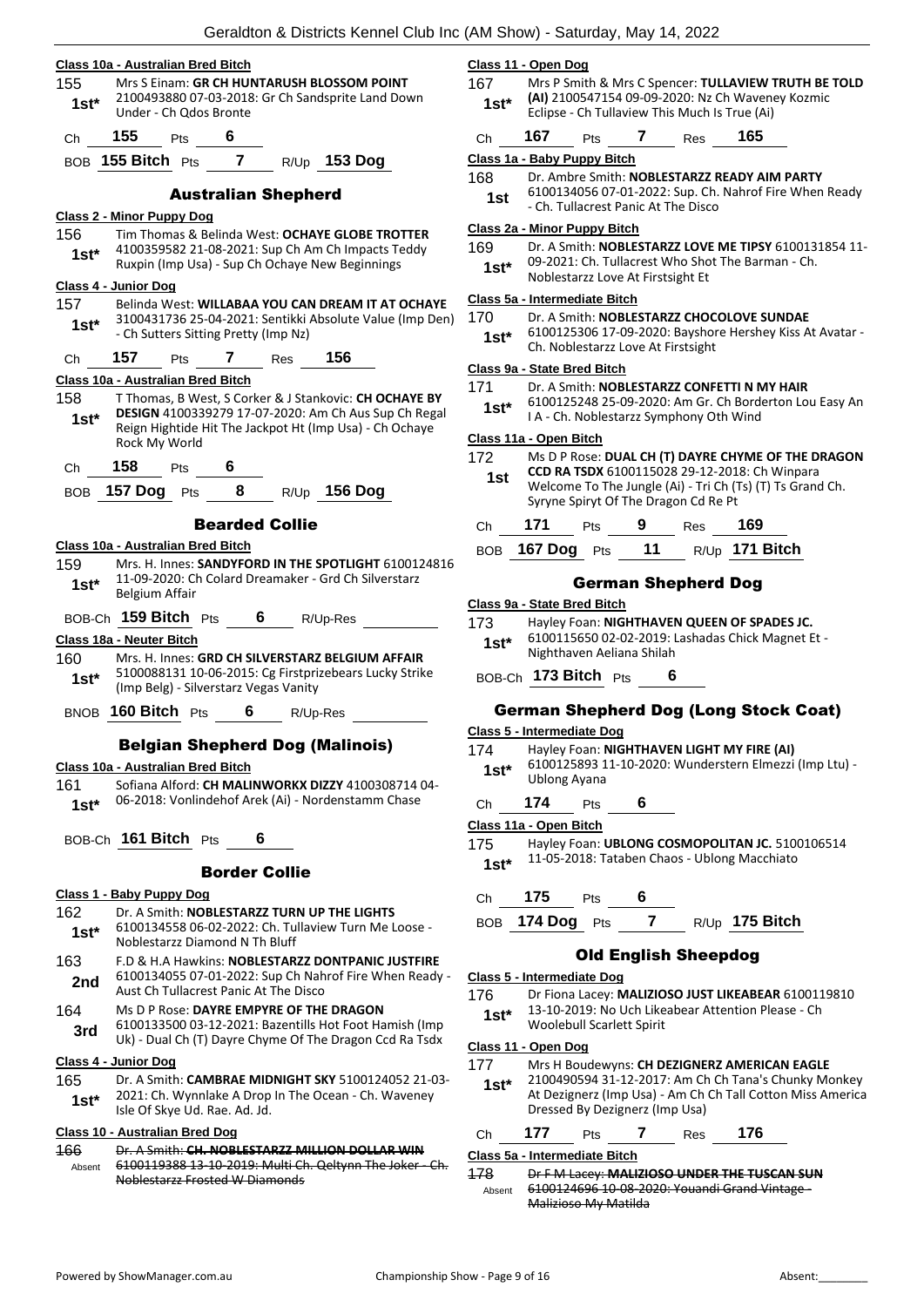#### **Class 9a - State Bred Bitch**

- 179 MRS L FELGATE: **CH MALIZIOSO MY MATILDA** 6100108718 08-12-2017: Ch Ambroesius Merlins Legacy - Ch Woolebull 1st\* Up-14-2017.
- **Class 10a - Australian Bred Bitch** 180 J Mianich and Fearon-Zammit: **AUS CH DEZIGNERZ PERFECT HARMONY** 2100501773 24-07-2018: Am Ch Ch Tana's
- Chunky Monkey At Dezignerz (Imp Usa) Dezignerz In Perfect Hairmony **1st\***
- Ch **180** Pts **7** Res **179**
- BOB **180 Bitch** Pts **9** R/Up **177 Dog**

#### Puli

- **Class 5 - Intermediate Dog** 181 PENNY KELLY AND SUE HUEBNER: **CH CORDMAKER RAINBOW CONNECTION** 06617-2020 23-06-2020: Sup / Nz Supreme Ch Cordmaker Wearing Of The Green - Nz Ch Cordmaker Gretel Pastetel **1st\***
- BOB-Ch **181 Dog** Pts **6**

#### Shetland Sheepdog

#### **Class 10 - Australian Bred Dog**

- 182 F.D. & H.A. Hawkins: **AUST CH LOUANDA HOT SUMMER NIGHTS** 3100381991 20-09-2018: Aust Ch Louanda Dare To Differ - Uk Ch Lavika Summer Time (Jw) (Imp Uk ) **1st\* Class 11 - Open Dog** 183 Kirsty Erin Post: **CH WHOAMI NOTHING BUT TROUBLE**
- 6100121469 29-01-2020: Ch Whoami No Regrets Whoami Living The Life **1st\***
- Ch **183** Pts **7** Res **182**

#### **Class 2a - Minor Puppy Bitch**

184 Miss K E Post: **NIGHTWOOD STAR OFTH SPOTLITE** 6100133107 11-11-2021: Sup Ch Ambermoon Hear Me **1st**\* b100133107 11-11-2021: Sup Ch Ambern<br>Roar - Ch Nightwood Step Into Thspotlite

#### **Class 4a - Junior Bitch**

- 185 J L Mitchell: **YASDNIL WHISPERS IN THE BREEZE** 6100126424 15-11-2020: Ch Aerten I Did It My Way - 1st\* b<sup>100126424</sup> 15-11-2020: Ch
- Ch **185** Pts **7** Res **184**
- BOB **183 Dog** Pts **9** R/Up **182 Dog**

#### Swedish Vallhund

- **Class 11a - Open Bitch** 186 Mrs G Holly: **CH AUSLED XS COATI LS** 3100375222 08-05- 2018: Dan.Ch.Se.Ch.Danga's X-Force-D (Imp Swe) - Ch. Ausled Kalaharri Nt Absent
- BOB-Ch Pts

#### Welsh Corgi (Cardigan)

**Class 3a - Puppy Bitch**

- 187 Kristy Lee Wright: **CARDIWEST STORM GIRL** 6100131265 10-07-2021: Ch.Cardiwest Prince Charming - Ch.Bethwyn **1st**\* 10-07-2021: Ch.Ca<br>Blue Moon Rising
- BOB-Ch **187 Bitch** Pts **6**
	- Welsh Corgi (Pembroke)

#### **Class 11 - Open Dog**

188 Mrs S.M. Lippiatt: **LLAMCORG KIZZIES GARRETH** 6100111493 01-05-2018: Ch. Llamcorg Elles Lucky Strike - Llamcorg Stars Kandy Kisses **1st\***

## Ch **188** Pts **6**

#### **Class 3a - Puppy Bitch**

189 S.M.Lippiatt: **WESTEND DOCKERS DARE TO DREAM** 6100131033 19-07-2021: Llamcorg Stars Kandy Man - Westend Back To Bransby **1st\***

- Ch **189** Pts **6**
- BOB **189 Bitch** Pts **7** R/Up **188 Dog**

## White Swiss Shepherd Dog

- **Class 10a - Australian Bred Bitch**
- 190 Hayley Foan: **UBLONG EYMA FOXY LADY JC** 5100114768 30-08-2019: Magician Von Olaf Weise - Ublong Whyte Jayde **1st\***

BOB-Ch **190 Bitch** Pts **6**

## Group 5 - Specials

| <b>Best</b><br>Pts: 25  | 157 —         | <b>Australian Shepherd</b><br>Belinda West: Willabaa You Can Dream It At Ochaye      |  |  |
|-------------------------|---------------|--------------------------------------------------------------------------------------|--|--|
| R/Up                    | 181           | Puli                                                                                 |  |  |
| Pts: 15                 |               | PENNY KELLY AND SUE HUEBNER: CH CORDMAKER<br>RAINBOW CONNECTION                      |  |  |
| Baby                    | 162           | <b>Border Collie</b><br>Dr. A Smith: Noblestarzz Turn Up The Lights                  |  |  |
| Minor                   | 156           | <b>Australian Shepherd</b><br>Tim Thomas & Belinda West: Ochaye Globe Trotter        |  |  |
| <b>Puppy</b>            | 189           | Welsh Corgi (Pembroke)<br>S.M.Lippiatt: Westend Dockers Dare to Dream                |  |  |
| <b>Junior</b>           | 157           | <b>Australian Shepherd</b><br>Belinda West: Willabaa You Can Dream It At Ochaye      |  |  |
| Inter                   | 181           | Puli<br>PENNY KELLY AND SUE HUEBNER: CH CORDMAKER<br>RAINBOW CONNECTION              |  |  |
| <b>State Br</b>         | 153           | <b>Australian Kelpie</b><br>Mrs S Einam: Ch Sandsprite Earth Wind n Fire             |  |  |
| Aus Br                  | 158<br>Design | <b>Australian Shepherd</b><br>T Thomas, B West, S Corker & J Stankovic: Ch Ochaye By |  |  |
| Open                    | 183           | <b>Shetland Sheepdog</b><br>Kirsty Erin Post: CH Whoami Nothing But Trouble          |  |  |
|                         |               | <b>Neuter</b>                                                                        |  |  |
| <b>Best</b><br>Pts: $6$ | 160.          | <b>Bearded Collie</b><br>Mrs. H. Innes: Grd Ch Silverstarz Belgium Affair            |  |  |
| <b>R/Up</b>             |               |                                                                                      |  |  |

Finish Absent **3**

## Group 6 - Utility Group

## Mr Douglas Bowe (WA)

Start Time:

#### Akita

- **Class 11 - Open Dog**
- 191 MR R Kenny & Mrs Linda Buckley: **CH BLAQAVIAR** 
	- **MYWAYORTHEHIGHWAY** 9100011261 19-07-2017: Ch. Blaqaviar Thought Umightlikeit - Ch. Darqhorse Gold Dust Woman **1st\***

BOB-Ch **191 Dog** Pts **6**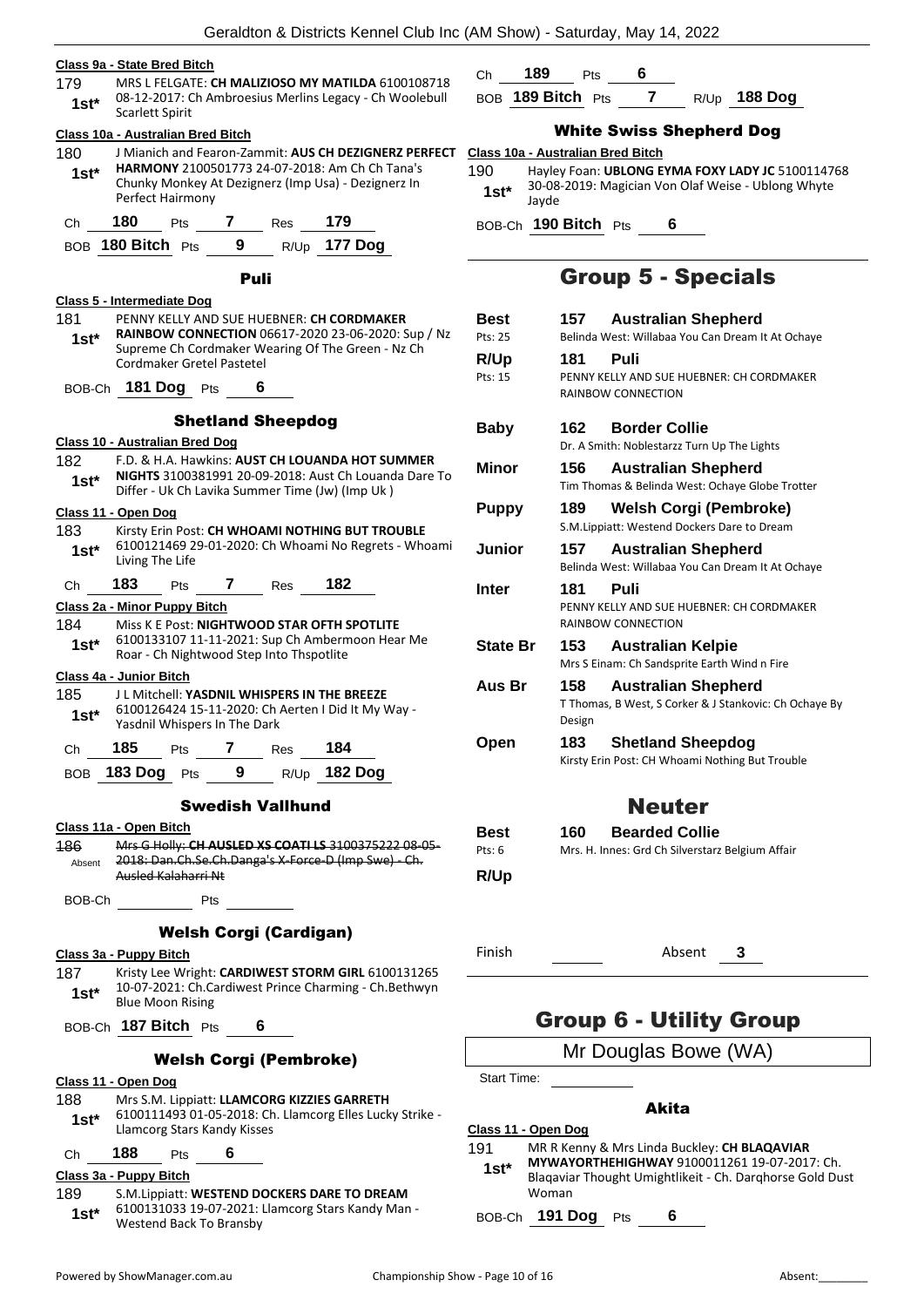### Alaskan Malamute

## **Class 10 - Australian Bred Dog** 192 Mrs L Barnett: **AUST. CH. TUVAAQAN ARTTU TOKLO (AI)** 5100115845 18-12-2019: Artic-Luv's Purple Haze (Usa) - Ch. Tuvaaqan Ilua Kamani **1st\*** Ch **192** Pts **6 Class 5a - Intermediate Bitch** 193 Mrs L Barnett: **TUVAAQAN ARTTU MAI (AI)** 5100115840 18-12-2019: Artic-Luv's Pirple Haze (Usa) - Ch. Tuvaaqan **1st**\* <sup>18-12-2019</sup><br>Ilua Kamani Ch **193** Pts **6** BOB **192 Dog** Pts **7** R/Up **193 Bitch** Bernese Mountain Dog **Class 1 - Baby Puppy Dog** 194 Mr D May: **SCHALLENBERG WHO U GUNNA CALL (AI) (IMP NZ)** 10080-2021 26-11-2021: Gr Ch Schallenberg I Am Giant 1st<sup>\*</sup> **N2J** 10080-20<br>05753-2017 **Class 4 - Junior Dog** 195 Mr D & Mrs G May & Mrs R Jackson: **SENNEN CATCH EM BY SURPRISE** 6100129730 28-04-2021: Ch Sennen Kodak **1st\* SURPRISE** 6100129730 28-04-2021: Ch Server Moment - Sennen Isnt She Something (Ai) Ch **195** Pts **6 Class 1a - Baby Puppy Bitch** 196 Miss Joanne Versteeg & Mrs Cheryl Hancock: **BERNABOUT IN THE SPOTLIGHT** 6100044517 02-12-2021: Terra De Bern **1st IN THE SPOTLIGHT 6100044517 02-12-2021: Terra De**<br>Around The World - Ch Bernabout Great Expectations **Class 5a - Intermediate Bitch** 197 Mr D & Mrs G May & Mrs R Jackson: **SENNEN YES IAM WICKED** 6100124998 21-08-2020: Sennen Organised Crime - Ch. Sennen Little Bit Wicked **1st\* Class 9a - State Bred Bitch** 198 Mr D & Mrs G May & Mrs R Jackson: **AUST CH SENNEN JUST A BIT WICKED (AI)** 6100106811 03-09-2017: Can Gch Avatars Try Try Again (Can) - Ch Sennen Little Bit Wicked Absent **Class 10a - Australian Bred Bitch** 199 Mr D & Mrs G May & Mrs R Jackson: **AUST CH SENNEN ABSOLUTELY FABULOUS** 6100103694 09-01-2017: Ch Sennen Kodak Moment - Ch Devael Crime Of Passion Absent Ch **197** Pts **6** Res BOB **195 Dog** Pts **7** R/Up **197 Bitch** Boxer **Class 2a - Minor Puppy Bitch** 200 Kim Berrigan: **TASWEST PEARLS OF WISDOM (AI)** 6100132973 02-11-2021: Grand Ch Taswest Reggie In Red - 1st<sup>\*</sup> DIUU132973 U2-11-2021: Gra<br>Ch Bonsue Red Carpet Debut BOB-Ch **200 Bitch** Pts **6** R/Up-Res **Class 18 - Neuter Dog** 201 Kylie Slade: **TASWEST MR MAVERICK** 6100124478 10-08- 2020: Ch Chizack Maxed Out At Taswest (Nzl) - Ch Bonsue **1st**\* <sup>2020: Ch Chizack r<br>Red Carpet Debut</sup> BNOB **201 Dog** Pts **6** R/Up-Res Cane Corso **Class 4a - Junior Bitch** 202 Mr C and Mrs S Lyon: **ITACOR FAITH** 2100557216 07-12- 2020: Grizzly Umbra De Coloseum - Itacor Luna Blu **1st\* Class 10a - Australian Bred Bitch** 203 Mr C and Mrs S Lyon: **ITACOR PAGANI** 2100557204 09-12- 2020: Grizzly Umbra De Coloseum - Itacor Paris **1st\*** BOB-Ch **202 Bitch** Pts **7** R/Up-Res **203 Bitch**

#### Dobermann

#### **Class 4a - Junior Bitch** 204 Bravadobe Dobermanns and Mrs V. Kendrick: **BRAVADOBE WITH OR WITHOUT YOU** 6100127832 03-02-2021: Ch. Engel War Machine (Imp Nzl} - Ch Bravadobe Too Hot For You(Nzl)R Absent BOB-Ch Pts

#### Pyrenean Mountain Dog

#### **Class 4 - Junior Dog**

- 205 Ms P Coombs & Mr N Flanagan: **SHATADOE ARMINDA** 4100353495 17-03-2021: Eukzadi Get Off My Cloud -
- Shatadoe Barringa Dawn **1st\***

#### **Class 11 - Open Dog**

<sup>206</sup> Ms C Rose: **CH TARAM MYSTIC MAN** 2100514271 27-12- 2018: Andorra Mystic Frost - Andorra Flying Angel **1st\***

| 205<br>Res |
|------------|
|            |

**Class 5a - Intermediate Bitch**

207 Ms P Coombs & Mr N Flanagan: **TARAM BELLE** 2100542828 19-08-2019: Andorra Mystic Frost - Andorra Flying Angel **1st\***

#### **Class 10a - Australian Bred Bitch**

#### 208 Paul Harrison: **PYRBIJOUR REACH FOR THE STARS**

3100420547 02-11-2020: Pyrbijour D Artagnan - Pyrbijour Wildest Dreams **1st\***

| Ch | 208               | <b>Pts</b> |   | Res | 207            |
|----|-------------------|------------|---|-----|----------------|
|    | BOB 208 Bitch Pts |            | 9 |     | $R/Up$ 206 Dog |

#### Rottweiler

- **Class 1 - Baby Puppy Dog**
- 209 A Godsell & K O'Brien: **TYKERNA TOTAL RECALL**
	- 5100129770 22-12-2021: Taneven Arturo (Imp Uk) Tykerna Reality Bites **1st\***

### **Class 11 - Open Dog**

210 A godsell & kerryn o'brien: **CH TYKERNA WAR MACHINE** 5100094048 17-04-2016: Lex Vom Haus Edelstein (Hrv) - Tykerna Kiss This **1st\***

### Ch **210** Pts **6**

## **Class 5a - Intermediate Bitch**

- 211 K O'Brien And A Godsell: **TYKERNA MIDNIGHT SKY**
- 5100121195 24-09-2020: Tykerna Psycho Circus (Ai) Tykerna Stir Of Echos **1st\***
- Ch **211** Pts **6**
- BOB **210 Dog** Pts **7** R/Up **211 Bitch**

#### Samoyed

#### **Class 5 - Intermediate Dog**

- 212 Kylene Micke: **SAMOOKA FAST N FURIOUS** 6100123388 12- 05-2020: Sup Ch Kalaska Thank God Its Friday - Ch Samooka 1st<sup>\*</sup> U<sub>D</sub>-2020: Sup
- Ch **212** Pts **6**

**Class 3a - Puppy Bitch**

- 213 Kylene Micke: **SAMOOKA ROYAL GENIUS** 6100131837 10- 08-2021: Ch Nordicharm Royal Wizard - Samooka
- 2nd U<sub>8</sub>-2021: Cn
- 214 Ms Y Chen: **LUNASEA PRETTY LITTLE LIAR (AI)** 3100435549
- 27-07-2021: Can Ch. Vanderbilt'S Tell Me No Lies (Imp Usa) - Am Gr Ch. Fin Ch. C.I.B. Sup Ch. Smiling Snowball Luminous Pandora (Imp Usa) **1st\***

#### **Class 11a - Open Bitch**

215 Kylene Micke: **SAMOOKA FRIDAYLICIOUS** 6100116946 10- 04-2019: Sup Ch Kalaska Thank God Its Friday - Ch Samooka **1st**\*  $\frac{04-2019}{15}$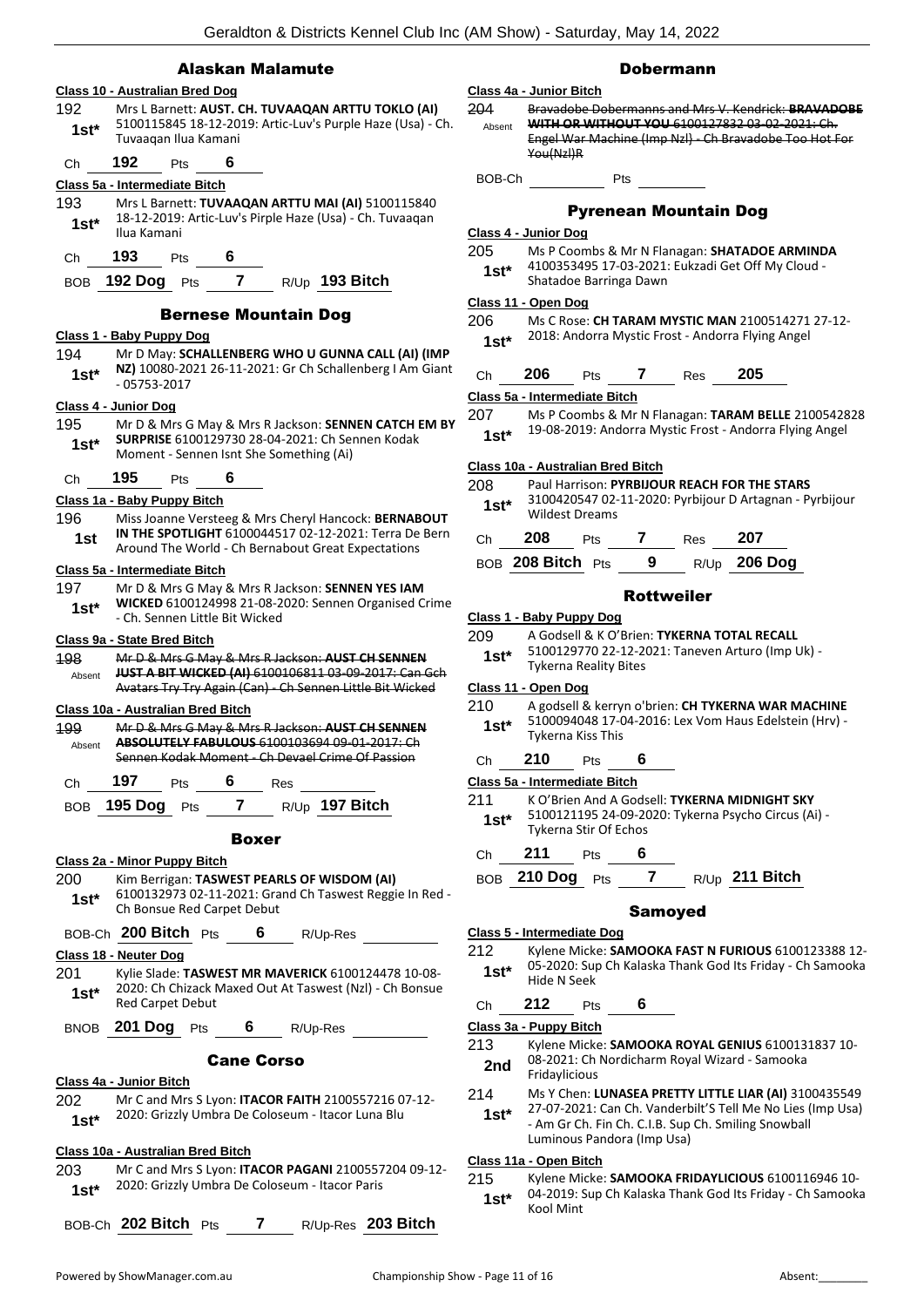|                                       |                                                                                                                                       |                        |           | Ch 215 Pts 8 Res 214                       |                                                                                                             |  |  |
|---------------------------------------|---------------------------------------------------------------------------------------------------------------------------------------|------------------------|-----------|--------------------------------------------|-------------------------------------------------------------------------------------------------------------|--|--|
|                                       |                                                                                                                                       |                        |           |                                            | BOB 215 Bitch Pts 9 R/Up 212 Dog                                                                            |  |  |
|                                       |                                                                                                                                       |                        |           | <b>Schnauzer (Miniature)</b>               |                                                                                                             |  |  |
| <b>Class 2 - Minor Puppy Dog</b>      |                                                                                                                                       |                        |           |                                            |                                                                                                             |  |  |
| 216.<br>$1st^*$                       | Chelsea Jeffries: EGOIST STORMFRONT SHAZAM I AM<br>5100128990 01-11-2021: Ch. Repitition'S Lord Of The Rings<br>- House Kazak Randori |                        |           |                                            |                                                                                                             |  |  |
| Ch                                    | 216                                                                                                                                   |                        | Pts $6$   |                                            |                                                                                                             |  |  |
| Class 2a - Minor Puppy Bitch          |                                                                                                                                       |                        |           |                                            |                                                                                                             |  |  |
| 217                                   |                                                                                                                                       |                        |           | Saultz Blanca Little Bit Wild At Edelgeist | MRS C D GRAY: EDELGEIST IT WAZ MEANT TO BE<br>Absent 6100132533 20 09 2021: Ch Edelgeist Double Agent (Ai)- |  |  |
| Class 11a - Open Bitch                |                                                                                                                                       |                        |           |                                            |                                                                                                             |  |  |
| 218                                   |                                                                                                                                       |                        |           |                                            | MRS C D GRAY: SAULTZ BLANCA LITTLE BIT WILD AT                                                              |  |  |
|                                       |                                                                                                                                       |                        |           |                                            | 1st* EDELGEIST 3100392244 11-03-2019: Champagne Vom<br>Hella-Hof (Imp Deu) - Saultz Blanca Grace And Style  |  |  |
|                                       |                                                                                                                                       |                        |           | Ch 218 Pts 6 Res                           |                                                                                                             |  |  |
|                                       |                                                                                                                                       |                        |           |                                            | BOB 216 Dog Pts 7 R/Up 218 Bitch                                                                            |  |  |
|                                       |                                                                                                                                       |                        | Shiba Inu |                                            |                                                                                                             |  |  |
| Class 4a - Junior Bitch               |                                                                                                                                       |                        |           |                                            |                                                                                                             |  |  |
| 219                                   |                                                                                                                                       |                        |           |                                            | R.A & D.J.Wells: DIOMEDE SAKURA 6100128514 03-03-                                                           |  |  |
|                                       |                                                                                                                                       |                        |           |                                            | 1st* 2021: Ch Kimiki Ryuu - Ch Wolfworx Dai Etsu At Diomede                                                 |  |  |
|                                       |                                                                                                                                       | BOB-Ch 219 Bitch Pts 6 |           |                                            |                                                                                                             |  |  |
|                                       |                                                                                                                                       |                        |           | <b>Siberian Husky</b>                      |                                                                                                             |  |  |
| <u> Class 4 - Junior Dog</u>          |                                                                                                                                       |                        |           |                                            |                                                                                                             |  |  |
| 220                                   |                                                                                                                                       |                        |           |                                            | Mr M and Mrs J Boase: CANYONLANDS MADE FROM                                                                 |  |  |
| 1st*                                  |                                                                                                                                       |                        |           |                                            | LEGENDS 3100434820 20-06-2021: Sup Ch Icepower The<br>Benchmark - Ch Canyonlands Once In A Blu Moon         |  |  |
| Class 10 - Australian Bred Dog        |                                                                                                                                       |                        |           |                                            |                                                                                                             |  |  |
| 221.                                  |                                                                                                                                       |                        |           |                                            | Miss C Primrose: CANYONLANDS MAJOR LOOK<br>3100419236 15-10-2020: Sup Ch Birindi Takin Care Of              |  |  |
| $1$ st $^*$                           |                                                                                                                                       |                        |           |                                            | Bizness - Ch Canyonlands Once In A Blu Moon                                                                 |  |  |
| BOB-Ch 220 Dog Pts 7 R/Up-Res 221 Dog |                                                                                                                                       |                        |           |                                            |                                                                                                             |  |  |
|                                       |                                                                                                                                       |                        |           |                                            |                                                                                                             |  |  |

## Group 6 - Specials

| <b>Best</b>     | 220 | Siberian Husky                                                   |
|-----------------|-----|------------------------------------------------------------------|
| Pts: 25         |     | Mr M and Mrs J Boase: Canyonlands made from legends              |
| R/Up            | 210 | <b>Rottweiler</b>                                                |
| Pts: 15         |     | A godsell & kerryn o'brien: Ch Tykerna War Machine               |
| <b>Baby</b>     | 209 | <b>Rottweiler</b><br>A Godsell & K O'Brien: Tykerna total recall |
| Minor           | 216 | <b>Schnauzer (Miniature)</b>                                     |
|                 |     | Chelsea Jeffries: Egoist Stormfront Shazam I Am                  |
| <b>Puppy</b>    | 214 | Samoyed                                                          |
|                 |     | Ms Y Chen: Lunasea Pretty Little Liar (AI)                       |
| Junior          | 220 | Siberian Husky                                                   |
|                 |     | Mr M and Mrs J Boase: Canyonlands made from legends              |
| Inter           | 211 | <b>Rottweiler</b>                                                |
|                 |     | K O'Brien And A Godsell: Tykerna midnight sky                    |
| <b>State Br</b> |     |                                                                  |
| Aus Br          | 221 | Siberian Husky                                                   |
|                 |     | Miss C Primrose: canyonlands major look                          |
| Open            | 210 | <b>Rottweiler</b>                                                |
|                 |     | A godsell & kerryn o'brien: Ch Tykerna War Machine               |
|                 |     | <b>Neuter</b>                                                    |
| <b>Best</b>     | 201 | Boxer                                                            |
| Pts: 6          |     | Kylie Slade: Taswest Mr Maverick                                 |
| R/Up            |     |                                                                  |
|                 |     |                                                                  |

Finish Absent **4**

## Group 7 - Non-Sporting Group

|                         |                    |                            |   | Mrs Ida Homer (WA)    |                                                                                                             |  |
|-------------------------|--------------------|----------------------------|---|-----------------------|-------------------------------------------------------------------------------------------------------------|--|
| Start Time:             |                    |                            |   |                       |                                                                                                             |  |
|                         |                    |                            |   | <b>Boston Terrier</b> |                                                                                                             |  |
|                         |                    | Class 5 - Intermediate Dog |   |                       |                                                                                                             |  |
| 222.<br>$1st^*$         |                    | Ozstock Smokin Hot         |   |                       | Deryn Collins: OZSTOCK SMOKE N ALLOVER 2100528716<br>02-10-2019: Ch Canmoy's Boston Rockefeller (Imp Fin) - |  |
| Сh                      | 222                | Pts                        | 6 |                       |                                                                                                             |  |
| Class 4a - Junior Bitch |                    |                            |   |                       |                                                                                                             |  |
| 223                     |                    |                            |   |                       | Mr. J Pearce: WATTLEGLEN POLLY WAFFLE 3100423285 18-                                                        |  |
| $1st^*$                 | <b>Bright Eyes</b> |                            |   |                       | 01-2021: Ch. Saihabostons Dextersmdniteruna - Wattleglen                                                    |  |
| Сh                      | 223                | Pts                        | 6 |                       |                                                                                                             |  |
|                         | BOB 223 Bitch Pts  |                            | 7 |                       | R/Up 222 Dog                                                                                                |  |
|                         |                    |                            |   | British Bulldog       |                                                                                                             |  |

#### **Class 3 - Puppy Dog**

224 Kelly Hamilton: **CELTICPRYDE ROBERT THE BRUCE**

6100130040 08-06-2021: Mintobulls The Chad - Flameabull **1st**\* **100130040**<br>Louise Nash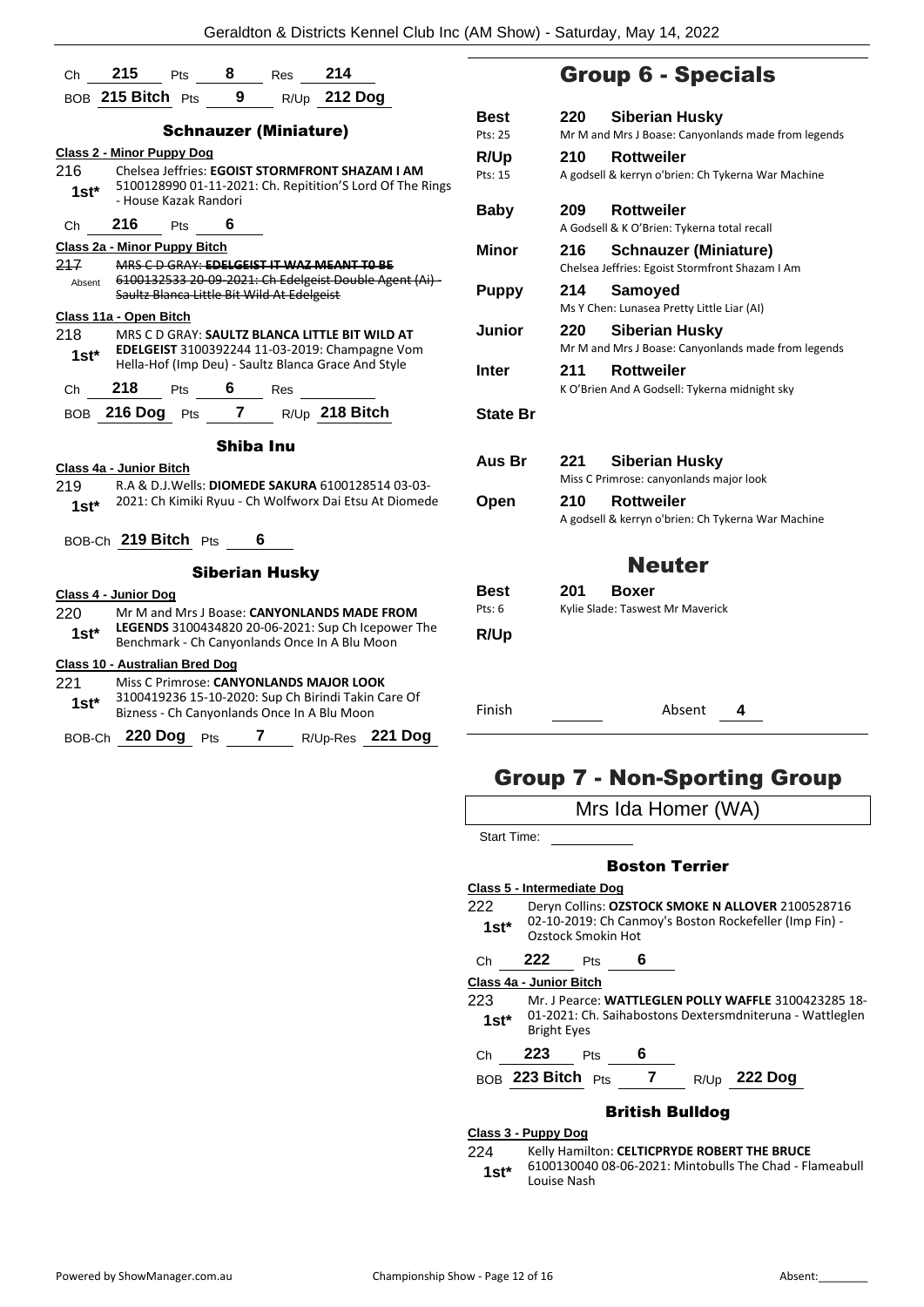| Ch             | 224<br>6<br>Pts                                                                                                                                                  | Ch               | 236<br>235<br>Pts<br>7<br>Res                                                                                                                    |
|----------------|------------------------------------------------------------------------------------------------------------------------------------------------------------------|------------------|--------------------------------------------------------------------------------------------------------------------------------------------------|
|                | Class 5a - Intermediate Bitch                                                                                                                                    |                  | Class 5a - Intermediate Bitch                                                                                                                    |
| 225<br>$1st*$  | Naomi Congreve: MYFRIEND TRIXIE BELLE 4100329070 13-<br>11-2019: Andonas Archie - Myfriend Venus                                                                 | 237<br>$1st*$    | Ms C Owens: YVEAFRENCHIE BONNIE BOO 6100125802 26-<br>10-2020: George Clooney De Soleure (Imp Che) - Ch                                          |
|                |                                                                                                                                                                  | Ch               | Asplendour G La Glitter<br>237<br>6<br>Pts                                                                                                       |
| Ch             | Pts<br>No Award                                                                                                                                                  |                  |                                                                                                                                                  |
| <b>BOB</b>     | <b>224 Dog</b> Pts<br>$\overline{7}$<br>R/Up                                                                                                                     |                  | 8<br>BOB 236 Dog Pts<br>R/Up 237 Bitch                                                                                                           |
|                | <b>Chow Chow</b>                                                                                                                                                 |                  | <b>Great Dane</b>                                                                                                                                |
| 226<br>$1st^*$ | Class 11 - Open Dog<br>Miss N Rhodes: MALABOO FROZEN IN TIME (AI)<br>4100320710 28-04-2019: Illawez Robyns Success - Malaboo                                     | 238<br>1st       | Class 2 - Minor Puppy Dog<br>M Wasley: CYMROZ POINT OF IMPACT 6100132650 25-10-<br>2021: Stordansk Blaze Ov Glory - Cymroz For The Love Of       |
|                | <b>Cracklin Rosie</b>                                                                                                                                            |                  | <b>Ivey</b><br>Class 3 - Puppy Dog                                                                                                               |
| Ch             | 226<br>6<br>Pts                                                                                                                                                  | 239              | Judi Moore: NEVERNEVER MY RIDE OR DIE 61000131319                                                                                                |
| 227            | Class 2a - Minor Puppy Bitch<br>N Rhodes & Sherae KNLS: SHERAE BLUE FU PANDA BEAR                                                                                | 1st              | 20-06-2021: Ch Lottis Morpheus Remax - Onyxdanes Wait<br>N For The Ride                                                                          |
| $1st^*$        | 6100132517 04-11-2021: Sherae Serendipity Blue Boy -<br>Sherae Red Night Rose                                                                                    |                  | <b>Class 10 - Australian Bred Dog</b>                                                                                                            |
|                | Class 3a - Puppy Bitch                                                                                                                                           | 240              | Mrs M Wasley: CYMROZ DOG OF THUNDER 6100110651                                                                                                   |
| 228            | SHERAE KNLS & Miss N Rhodes: SHERAE FUNKY MONKEY<br><b>ON ICE 6100130709 22-07-2021: Sherae Cream Funky</b>                                                      | $1st*$           | 22-04-2018: Dainoak Aussie Alliance (Imp Uk) - Cymroz<br>Hollys Legacy (Ai)                                                                      |
| $1st^*$        | Monkey (Ai) - Sherae Ice From Fire                                                                                                                               | Ch               | 240<br>239<br>8<br>Pts<br>Res                                                                                                                    |
|                | Class 4a - Junior Bitch                                                                                                                                          |                  | Class 2a - Minor Puppy Bitch                                                                                                                     |
| 229<br>$1st^*$ | Sherae KNLS & Miss N Rhodes: SHERAE DANCIN RED FIRE<br>DRAGON 6100129679 30-04-2021: Sherae Polar Witha<br>Golddigger (Ai) - Sherae Blue Gertys Dads A Frog (Ai) | 241<br>$1st*$    | M Wasley: CYMROZ ALIVE N KICKIN 6100132651 25-10-<br>2021: Stordansk Blaze Of Glory (Ai) - Cymroz Fir The Love Of<br>Ivey                        |
| Ch             | 228<br>227<br>8<br>Pts<br>Res                                                                                                                                    |                  | Class 3a - Puppy Bitch                                                                                                                           |
|                | BOB 228 Bitch Pts<br>9<br>R/Up 226 Dog                                                                                                                           | 242<br>$1st*$    | Judi Moore: NEVERNEVER MADE YOU LOOK AGAIN<br>61000131324 20-06-2021: Ch Lottis Morpheus Remax -                                                 |
|                | <b>Dalmatian</b>                                                                                                                                                 |                  | Onyxdanes Wait N For The Ride                                                                                                                    |
|                | Class 1 - Baby Puppy Dog                                                                                                                                         | 243              | M Wasley: VANDOWN FRUE VALDA 2100570733 28-08-<br>2021: Cymroz Butzen Von Bismarck - Mafimfi Luna                                                |
| 230            | CANDICE JACKSON: DALHAYVIN REINDEER GAMES<br>6100133916 25-12-2021: Sup Gr Ch Ibadan Crowned Prince                                                              | 2nd              |                                                                                                                                                  |
| $1st^*$        | Of Crime - Ch Carijlyte Dancn Inth Moonlite                                                                                                                      | 244              | Class 4a - Junior Bitch<br>mary-jane wasley: CYMROZ THE STRENGTH WITHIN                                                                          |
|                | Class 11 - Open Dog                                                                                                                                              | Absent           | 6100128709 18-03-2021: Stordansk Blaze Ov Glory - Ch                                                                                             |
| 231            | MS M ROBERTS: CH WINTERFALLS MIDNIGHT COWBOY                                                                                                                     |                  | <b>Crystalquin Silent Assassin</b>                                                                                                               |
| $1st*$         | 4100315887 07-12-2018: Sup Ch Paceaway Top Gun (Ai) -<br>Sup Ch Paceaway Ticket To The Starz                                                                     | 245              | Class 5a - Intermediate Bitch<br>Dianne Richards: ALARIQUS CHER I GOT YOU BABE                                                                   |
| Ch             | 231<br>6<br>Pts                                                                                                                                                  | $1st*$           | 6100124256 21-07-2020: Grand Royal'S Invincible Caesar<br>(Swe) - Ch Alariqus Anastacia Royale (Ai)                                              |
| 232            | Class 4a - Junior Bitch<br>CANDICE JACKSON: DALHAYVIN MIDNIGHT MELODY (AI)                                                                                       | 246              | Judi Moore: DIVADANES NEVER BACK DOWN 4100336355                                                                                                 |
| $1st^*$        | 6100129299 30-04-2021: Nz Sup Ch Cristabo Tails By<br>Candlelite (Nzl) - Ch Carijlyte Dancn Inth Moonlite                                                        | 3rd              | 18-03-2020: Divadanes Tryn Keep Up - Divadanes Shes A<br>Show Girl (Ai)                                                                          |
|                | Class 9a - State Bred Bitch                                                                                                                                      | 247              | M Wasley: CYMROZ A MILLION TO ONE 6100122741 01-                                                                                                 |
| 233            | CANDICE JACKSON: CH CARIJLYTE DANCN INTH MOONLITE                                                                                                                | 2nd              | 05-2020: Crystalquin The Higher Power - Cymroz<br>Thunderstruck                                                                                  |
| $1st^*$        | 6100099761 01-07-2016: Ch Adstaff Goodol Redwhite N<br>Blue (Ai) - Carijlyte Wings Ona Moonbeam                                                                  | 248<br>Absent    | Mrs M Wasley: CYMROZ GOLDEN LIGHT 6100122606 23-<br>04-2020: Ch. Cymroz Dog Of Thunder - Ch. Cymroz Crack In                                     |
|                | Class 11a - Open Bitch                                                                                                                                           |                  | The Code                                                                                                                                         |
| 234<br>$1st^*$ | MS M ROBERTS: SUPREME CH WINTERFALLS SOME LIKE IT<br>HOT 4100302681 06-01-2018: Sup Ch Paceaway Top Gun<br>(Ai) - Sup Ch Paceaway Xclusive Ticket                | 249<br>$1st^*$   | Class 9a - State Bred Bitch<br>mary-jane wasley: CYMROZ LIGHT N LIFE 6100128707 18-<br>03-2021: Stordansk Blaze Ov Glory - Ch Crystalquin Silent |
| Ch             | 234<br>8<br>232<br>Pts<br>Res                                                                                                                                    |                  | Assassin                                                                                                                                         |
|                | BOB 234 Bitch Pts<br>9<br>R/Up 231 Dog                                                                                                                           | 250              | Class 11a - Open Bitch<br>Judi Moore: ONYXDANES WAIT N FOR THE RIDE (AI)                                                                         |
|                |                                                                                                                                                                  | $1st^*$          | 4100300991 17-12-2017: Am. Ch. Valinor-Cheshire's For                                                                                            |
|                | <b>French Bulldog</b>                                                                                                                                            |                  |                                                                                                                                                  |
|                | Class 10 - Australian Bred Dog                                                                                                                                   |                  | The Ride (Imp NzI) - Grand. Ch. Divadanes Made You Look                                                                                          |
| 235<br>$1st^*$ | Ms C Owens: CH YVEAFRENCHIE A KIND OF MAGIC<br>6100115036 06-01-2019: Sup Ch Theano Lauriot Junior - Ch                                                          | Ch<br><b>BOB</b> | 242<br>13<br>245<br>Pts<br>Res<br>R/Up 242 Bitch<br>240 Dog Pts<br>16                                                                            |

#### Japanese Spitz

#### **Class 1 - Baby Puppy Dog**

251 MISS M LE: **SUNOYURI JOKJIN CUPID SNOW** 6100134283 06-01-2022: Ch. Belzbentley Wild Card - Ch. Morsha Odiluk **1st** <sup>06-01-2022</sup><br>Jinlee Snow

**1st\*** LITTLE 6100110399<br>Che) - Theano Meg

236 Miss T Zapantis & Mr B Simpson: **CH THEANO STUART** 

**LITTLE** 6100110399 26-03-2018: Wilson De Soleure (Imp

**Class 11 - Open Dog**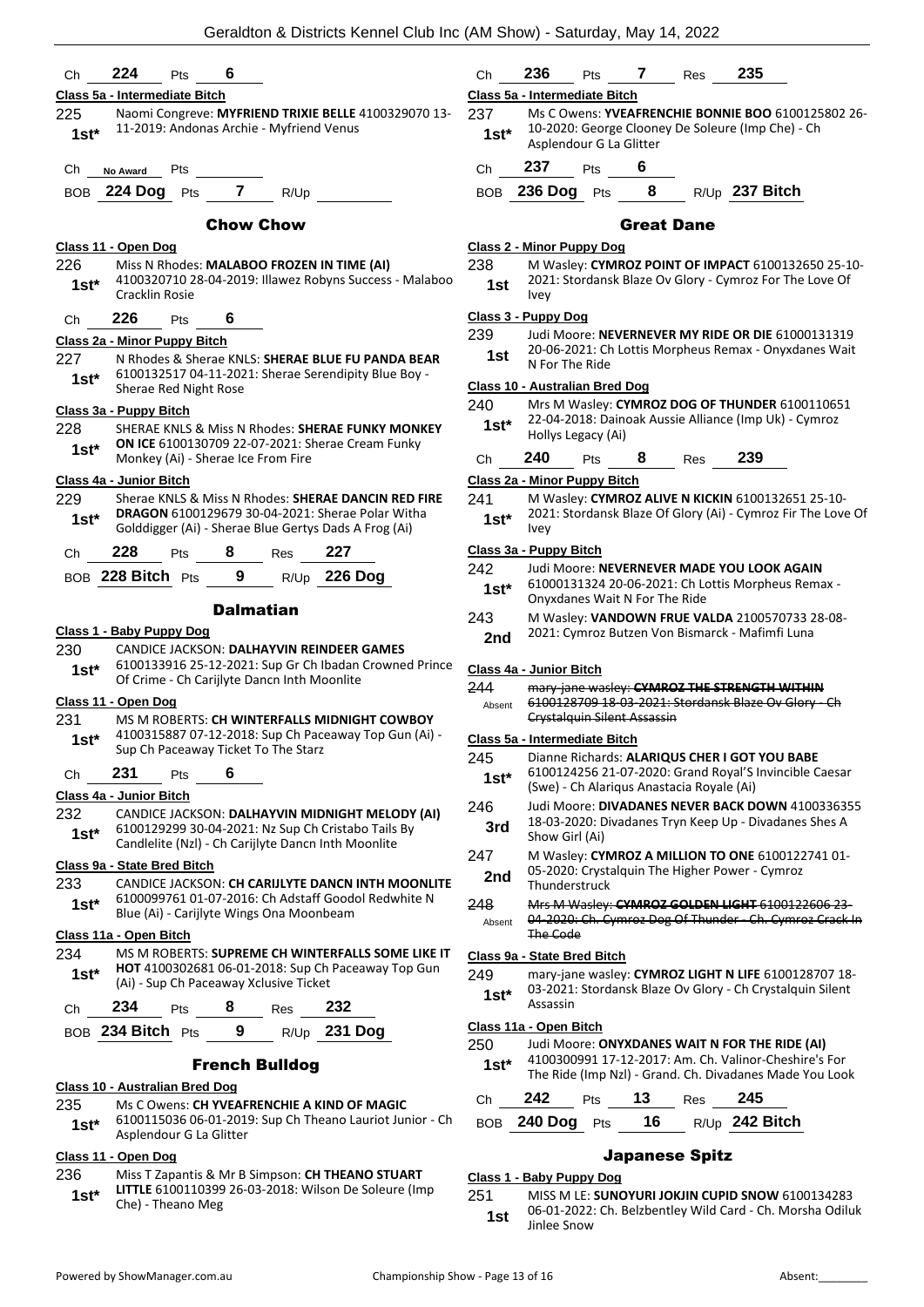|         | Geraldton & Districts Kennel Club Ind                                                               |
|---------|-----------------------------------------------------------------------------------------------------|
|         | Class 10 - Australian Bred Dog                                                                      |
| 252     | MISS M LE: MORSHA NERMAK IN THE MACON<br>2100513004 22-12-2018: Itoshi Toto Seiko (Ai) - Morsha     |
| $1st^*$ | Beauabby Makaloha                                                                                   |
| Сh      | 252<br>6<br><b>Pts</b>                                                                              |
|         | Class 1a - Baby Puppy Bitch                                                                         |
| 253     | MISS M LE: SUNOYURI JOKJIN CHLORIS PETAL 6100134282                                                 |
| 1st*    | 06-01-2022: Ch. Belzbentley Wild Card - Ch. Morsha Odiluk<br>Jinlee Snow                            |
|         | Class 11a - Open Bitch                                                                              |
| 254     | MISS M LE: CH. MORSHA ODILUK JINLEE SNOW                                                            |
| $1st*$  | 2100497617 06-05-2018: Ch. Morsha Beauabby Odie -                                                   |
|         | Morsha Spymak Luka                                                                                  |
| Сh      | 254<br><b>Pts</b>                                                                                   |
|         | BOB 252 Dog Pts 7 R/Up 254 Bitch                                                                    |
|         | Class 18 - Neuter Dog                                                                               |
| 255     | MISS M LE: NEUT. CH. MANNERKING TORO 2100456480LR                                                   |
| $1st^*$ | 30-06-2016: Grand Ch. Mannerking Read All About It - Ch.<br>Mannerking Breaking Dawn                |
|         | BNOB 255 Dog Pts<br>6 $R/Up-Res$                                                                    |
|         | Keeshond                                                                                            |
|         | Class 9 - State Bred Dog                                                                            |
| 256     | Holland M: CH AXSOLLONTE A MOMENT IN TIME                                                           |
| 1st*    | 6100117299 30-04-2019: Sup Ch Leifhond All Eyes On<br>Excelsior - Ch Hunkeedori Fylmylifeaxsollonte |
| Ch 256  | 6<br><b>Pts</b>                                                                                     |
|         | Class 10a - Australian Bred Bitch                                                                   |
| 257     | Holland M: CH AXSOLLONTE TIME AFTER TIME                                                            |
| $1st^*$ | 6100117295 30-04-2019: Supch Leifhond All Eyes On                                                   |
|         | Excelsior - Ch Hunkeedori Fylmylifeaxsollonte                                                       |
| Ch      | $257$ Pts<br>6                                                                                      |
|         | BOB 256 Dog Pts 7 R/Up 257 Bitch                                                                    |
|         | Class 18 - Neuter Dog                                                                               |
| 258     | Mrs M Holland: SUP CH HUNKEEDORI LIFE ON THE EDGE                                                   |
|         | 2100401099 05-02-2014: Sup Ch Calivale Katch Me If U Kan<br>Et - Ch Calivale Private Eye            |
| $1st^*$ |                                                                                                     |

259 P W AND R G PRIMROSE: **SNOWDARA TH WITCH IS BACK** 6100126784 21-10-2020: Ch. Zaland Snap Out Of It - Ch. Snowdara Primadonna **1st\***

BOB-Ch **259 Bitch** Pts **6**

#### Poodle (Standard)

#### **Class 4 - Junior Dog**

260 Jacqueline Mort: **TVORIMIR QUIET ACHIEVER AT SYLVENUS** 4100352353 13-03-2021: Can.Ch. Ch. Tees Me Mystro (Imp Can) - Ch.Celebbrities Halleberry For Tvorimir-N (Imp Ita) **1st\***

#### **Class 10 - Australian Bred Dog**

- 261 Clare Morefield: **CH TREVASCO AUTUMN EQUINOX** 4100321677 03-03-2019: Cantope's Mahogany Bogart - **1st\*** 4100321677 03-03-2019: C<br>Trevasco Pride Of Cornwall Ch **260** Pts **7** Res **261 Class 5a - Intermediate Bitch** 262 Clare Morefield: **AUFAIT FASHIONISTA** 3100414567 08-08- 2020: Am Ch Bar-None Riding Shotgun - Bis Ch Aufait Fox **1st**\* <sup>2020</sup> 1st<sup>\*</sup> On The Run Ch **262** Pts **6**
- BOB **262 Bitch** Pts **8** R/Up **260 Dog**

### Poodle (Toy)

## **Class 3 - Puppy Dog** 263 Raylene Watson: **ARGENOIR XPRESSO MARTINI**

- 4100358332 20-07-2021: Ch Toydior Grande Mochachino 1st<sup>\*</sup> 4100358332 20-07-2021: Ch Silkyelk Turkish Tequila
- Ch **263** Pts **6**

#### **Class 4a - Junior Bitch**

Ch **264** Pts **6**

#### BOB **264 Bitch** Pts **7** R/Up **263 Dog**

#### Shar Pei

#### **Class 1 - Baby Puppy Dog**

265 Mrs S Seffelaar: **SHANGYIN STAR BOY** 3100445265 25-01- 2022: Aust Grand Ch Sharboop Wolverines Avatar - Aust Ch **1st**\* <sup>2022:</sup> Aust Grand Ch Sharp<br>Shangyin Taking The Town

#### **Class 5a - Intermediate Bitch**

- 266 Miss A Wasley: **AUST CH SHANGYIN DESIGNER LABEL**
	- 3100406498 24-03-2020: Ch Manchouria King Of Jungle Shaylar Shaye Of Cream **1st\***

#### **Class 10a - Australian Bred Bitch**

- 267 Samantha Seffelaar: **CH SHANGYIN TAKING THE TOWN**
- 3100399212 02-10-2019: Manchouria King Of Jungle Shangyin Cocolossal **1st\***
- BOB-Ch **267 Bitch** Pts **7** R/Up-Res **266 Bitch**

#### Xoloitzcuintle Intermediate

#### **Class 5 - Intermediate Dog**

- 268 Mrs.J.Dinis: **WAZZAT PANCHO PROSPERO** 6100125879 07-
- 11-2020: Nor.Ch.Local Hero'Slenno Ch.Guabaya(Alvarez)(Mex) **1st\***
- 

BOB-Ch **268 Dog** Pts **6**

#### Xoloitzcuintle Standard

**Class 18a - Neuter Bitch**

269 Elaine Richards: **AUST CH AUST NEUTER CH WAZZAT ILIANA** 6100113929 24-11-2018: Dk.Ch.Fin.Ch.Int.Ch.No Uch.Se.Ch.Ch.Camote (Alvarez)(Imp Nor) - Ch.Wazzat Citlali **1st\***

BNOB **269 Bitch** Pts **6**

<sup>264</sup> Raylene Watson: **SYLVENUS MAZ IKEEN** 6100129664 05- 05-2021: Ch Sylvenus Art Of Illusion - Ch Sylvenus Step **1st**\* U<sub>p</sub>-2021<br>Right Up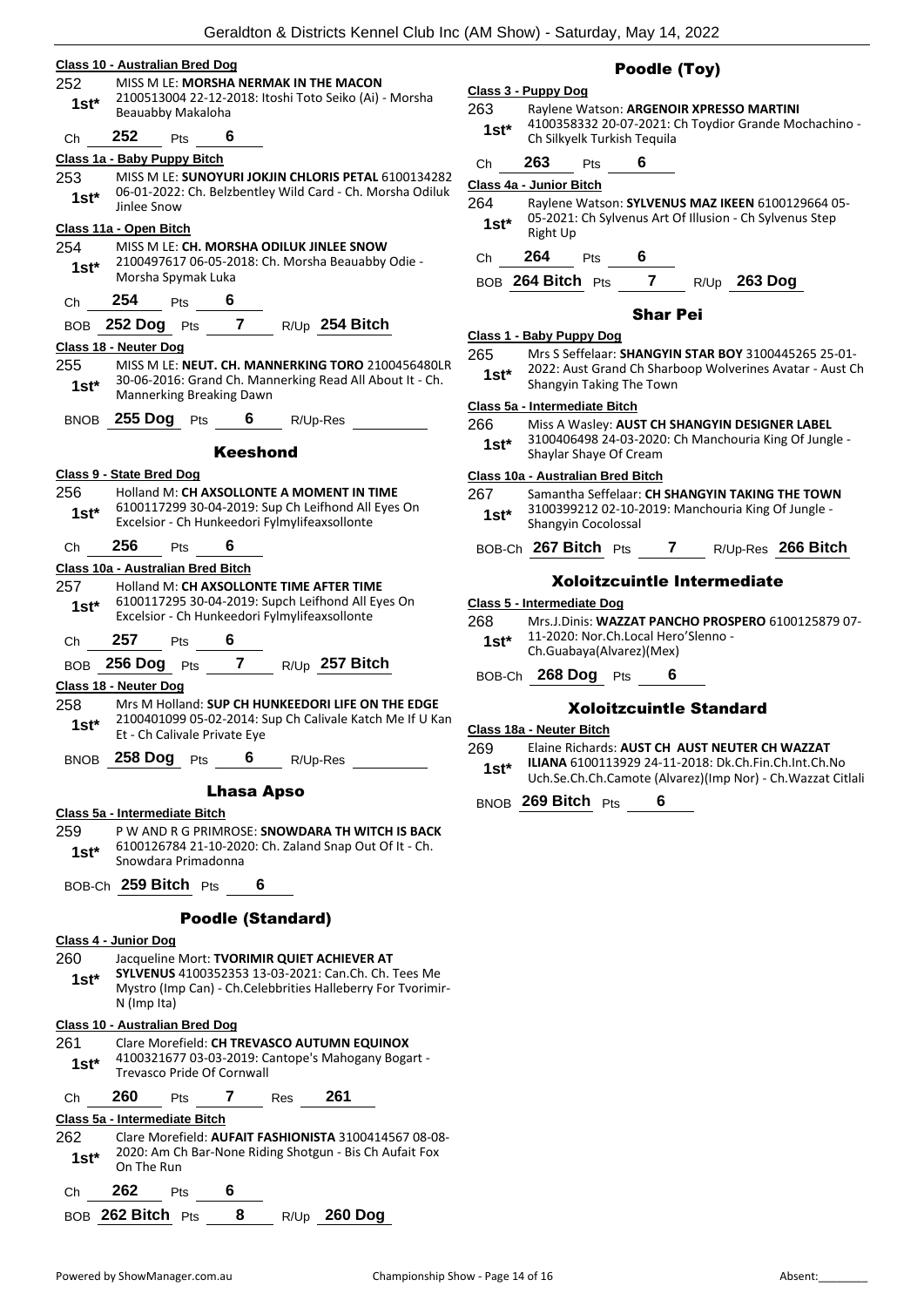## Group 7 - Specials

| Best<br>Pts: 25 | 234<br>HOT | <b>Dalmatian</b><br>MS M ROBERTS: SUPREME CH WINTERFALLS SOME LIKE IT |
|-----------------|------------|-----------------------------------------------------------------------|
| R/Up            | 256        | Keeshond                                                              |
| Pts: 15         |            | Holland M: Ch AXSOLLONTE A MOMENT IN TIME                             |
| <b>Baby</b>     | 230        | <b>Dalmatian</b><br>CANDICE JACKSON: DALHAYVIN REINDEER GAMES         |
| Minor           | 227        | <b>Chow Chow</b>                                                      |
|                 |            | N Rhodes & Sherae KNLS: SHERAE BLUE FU PANDA BEAR                     |
| <b>Puppy</b>    | 242        | <b>Great Dane</b><br>Judi Moore: NEVERNEVER MADE YOU LOOK AGAIN       |
| Junior          | 223        | <b>Boston Terrier</b>                                                 |
|                 |            | Mr. J Pearce: Wattleglen Polly Waffle                                 |
| Inter           | 259        | Lhasa Apso<br>P W AND R G PRIMROSE: SNOWDARA TH WITCH IS BACK         |
| <b>State Br</b> | 256        | Keeshond<br>Holland M: Ch AXSOLLONTE A MOMENT IN TIME                 |
| Aus Br          | 267        | <b>Shar Pei</b><br>Samantha Seffelaar: CH Shangyin Taking The Town    |
| Open            | 234<br>HOT | <b>Dalmatian</b><br>MS M ROBERTS: SUPREME CH WINTERFALLS SOME LIKE IT |
|                 |            | Neuter                                                                |

## Neuter

| <b>Best</b> | Keeshond<br>258                                   |
|-------------|---------------------------------------------------|
| Pts: 8      | Mrs M Holland: SUP CH HUNKEEDORI LIFE ON THE EDGE |
| R/Up        | 255 Japanese Spitz                                |
|             | MISS M LE: NEUT. CH. MANNERKING TORO              |
|             |                                                   |

Finish <u>Conservation and Absent 2</u>